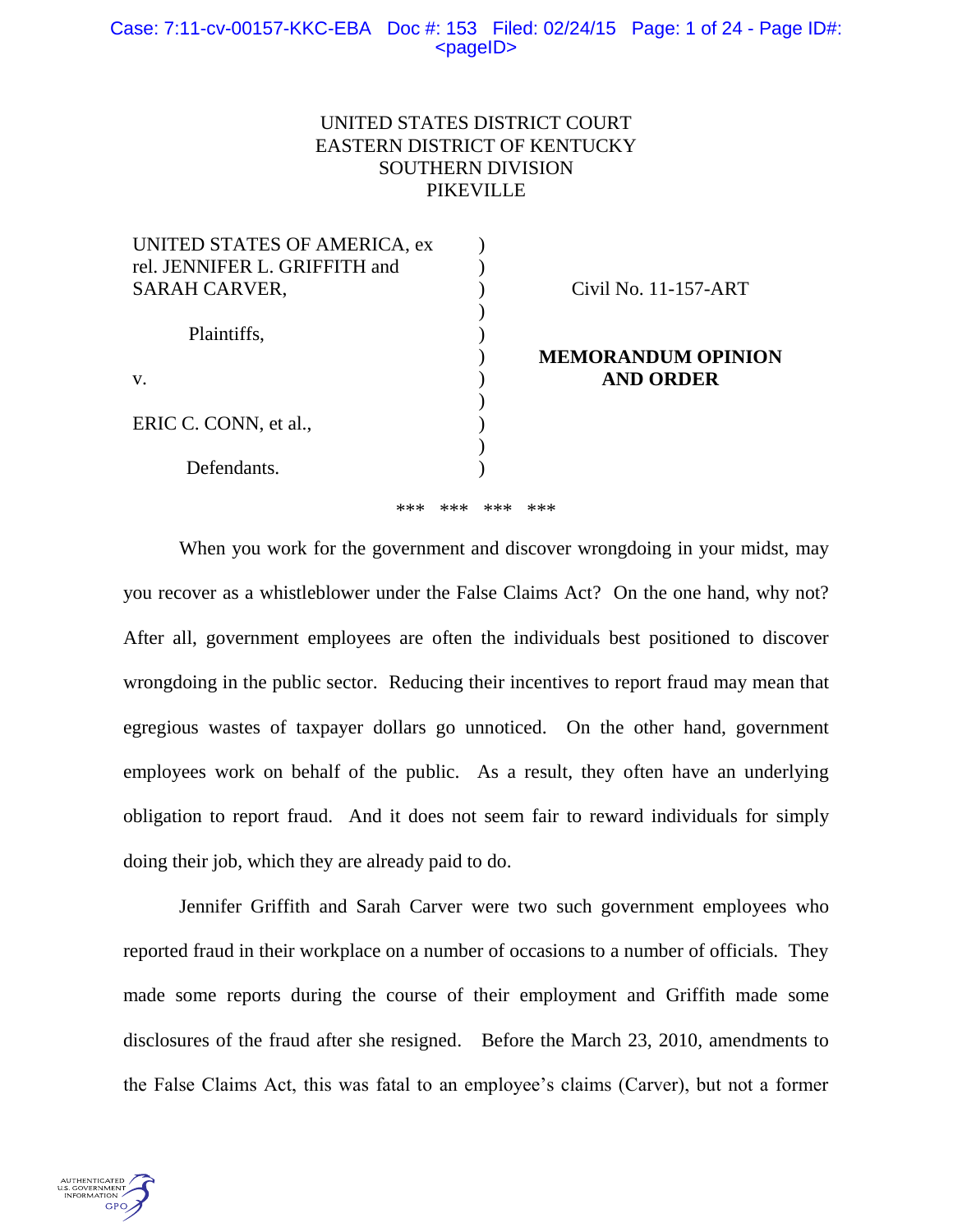### Case: 7:11-cv-00157-KKC-EBA Doc #: 153 Filed: 02/24/15 Page: 2 of 24 - Page ID#: <pageID>

employee's claims (Griffith). Thus, for the pre-March 23, 2010, claims, Griffith may proceed, but Carver may not.

#### **BACKGROUND**

What fraud did Griffith and Carver discover that concerned them so much that they would go to great lengths to report it? They found what they thought was a scheme to defraud the government. The scheme was straightforward: Social Security lawyer Eric Conn conspired with Administrative Law Judge David Daugherty to rig the case assignment system. Conn would tell Daugherty the identity of his clients, R. 63 at ¶¶ 52– 54, and Daugherty would pull their records and assign himself those cases, *id.* at ¶¶ 62, 64. Daugherty would then conduct "sham proceedings," *id.* at ¶¶ 73–83, to give the appearance of an honest hearing, but the result of the proceedings was never in real doubt. In 2010, for example, Daugherty approved 99.7 percent of the applications of Conn's clients. *Id.* at ¶ 85. Griffith and Carver allege that doctors David P. Herr, Bradley Adkins, and Srinivas Ammisetty assisted Conn in fabricating medical records used to support an award in the social security cases. *Id.* at ¶¶ 103–05.

Carver and Griffith both worked in the Huntington, West Virginia, Hearing Office in the Office of Disability Adjudication and Review ("ODAR"), where Daugherty was stationed. R. 131 at 11–12, 18–19. ODAR is part of the Social Security Administration ("SSA"). Griffith started out as a senior case technician and later became master docket clerk in 2004. *Id.* at 11–12. As master docket clerk, Griffith's responsibilities included keeping track of incoming social security cases. *See id.* at 20. The Huntington ODAR had a computerized tracking system (the Case Process Management System) for docketing new cases. That system, however, allowed any individual with access to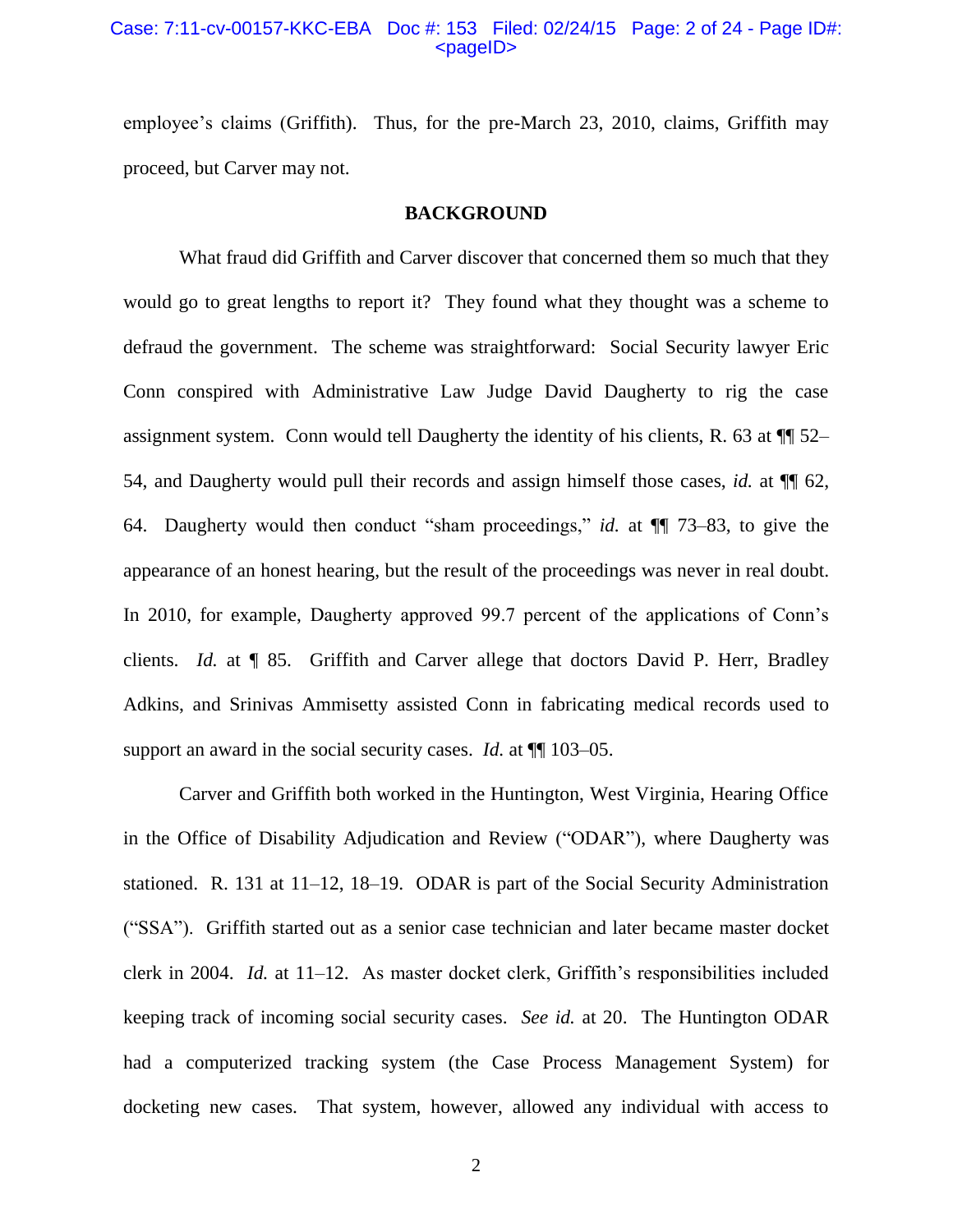### Case: 7:11-cv-00157-KKC-EBA Doc #: 153 Filed: 02/24/15 Page: 3 of 24 - Page ID#: <pageID>

change the status of the cases. *Id.* at 24. Beginning in 2006, Griffith received complaints from her supervisor about missing information from certain cases. *Id.* at 23–24. In response to the criticism, Griffith investigated the issue. She discovered that some new cases would disappear from the tracking system, but then soon after re-appear as a favorable decision to the claimant. How did this happen? According to Griffith, Daugherty was "changing the status" of cases, "placing the case[s] with him, and then deciding those cases favorably on the record." *Id.* at 26. At one point, Griffith found "50, 60 [paper] cases . . . assigned to other ALJs" in Daugherty's office. *Id.* at 26–27.

Griffith initially reported the issues to her supervisor, Kathie Goforth, and then to a supervisor in the Hearing Office Administration, Greg Hall. *Id.* at 25–26. When she found the 50 or 60 cases in Daugherty's office, Griffith told both Goforth and Chief ALJ Charlie Andrus. They then removed the files from Daugherty's office. *Id.* at 27. Griffith sent "numerous written e-mails" regarding Daugherty's conduct—apparently too many, as Goforth "told [Griffith] to stop e-mailing her about the issue." *Id.* at 28. By 2007, Griffith "had begun to complain almost daily" and alerted another supervisor in the office, Arthur Weathersby, about the issues with Daugherty. *Id.* at 29.

During this time, Carver, who was a senior case technician, also observed problems with how Daugherty handled cases. *See* R. 131 at 129–30. She described how Daugherty would schedule "two days of solid Eric Conn cases . . . 15 minutes apart," while most judges took over an hour to conduct one hearing. *Id.* at 129. Through the computerized tracking system, Carver noticed whenever "Judge Daugherty would go in and take a case and change it to his name." *Id.* at 133*.* Carver said she complained to Hall, both verbally and in writing, about the issues from 2006 through 2011. *Id.* at 131.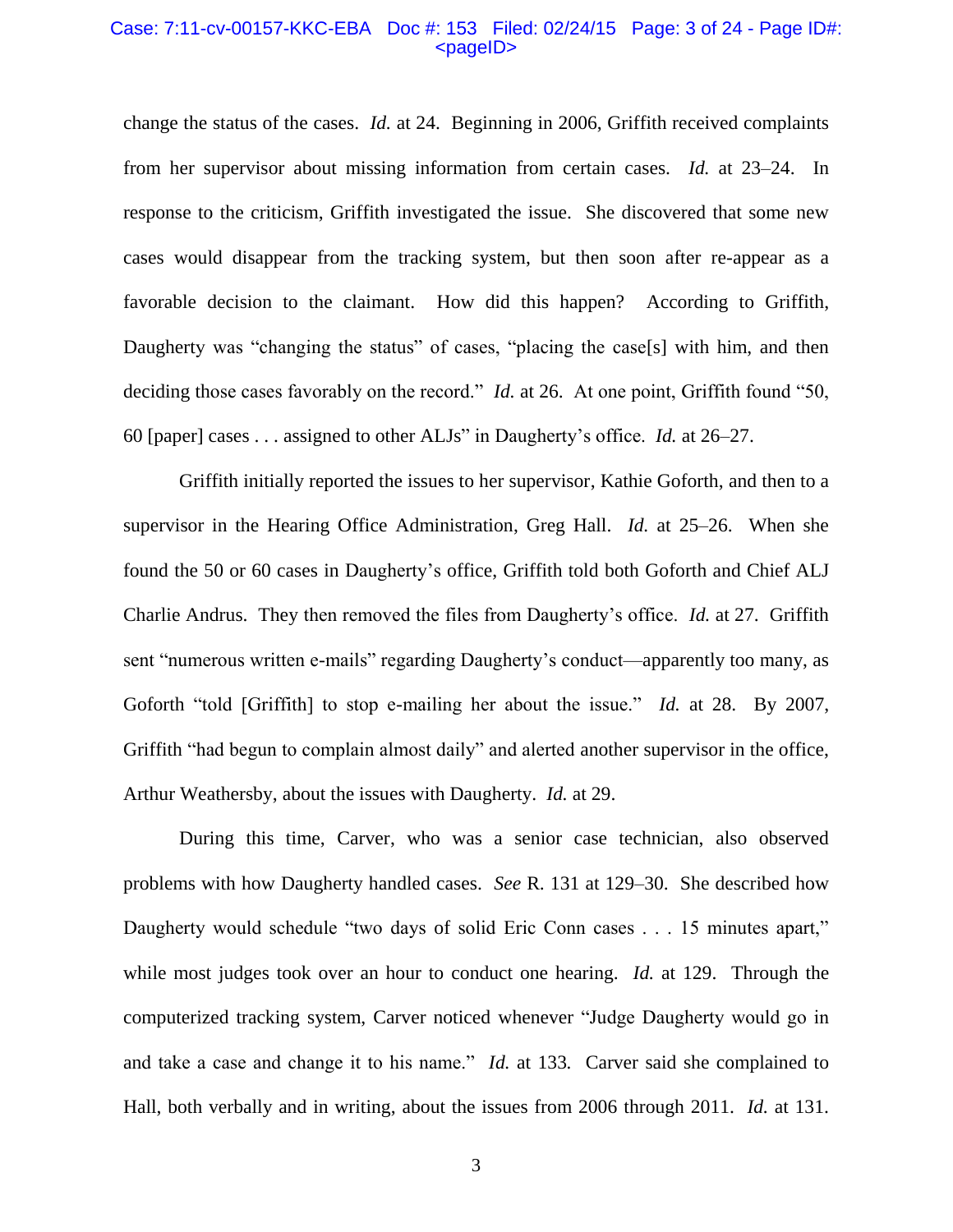### Case: 7:11-cv-00157-KKC-EBA Doc #: 153 Filed: 02/24/15 Page: 4 of 24 - Page ID#: <pageID>

Carver also reported the problems to Goforth and Weathersby. *Id.* at 133. As the union representative, Carver also became involved with Griffith's complaints.

In October 2007, Griffith resigned from her position after receiving a negative performance review. Griffith testified that Goforth, as part of the performance review, "told me that her goal was to get rid of me by the end of that year and that there was nothing I could do about it." *Id.* at 29. She also testified that she received the negative review due to her complaints about Daugherty's conduct. *Id.* at 29–30.

After Griffith resigned, she continued to make complaints about Daugherty's actions. She assisted ALJ Dan Kemper in filing a complaint with the ALJ union by providing him with a statement. R. 131 at 39–40. In her statement, she explained that Daugherty took cases Conn filed and assigned them to himself. Plaintiffs' Exhibit 29. Further, she stated that "[t]here is no way Judge Daugherty could know those cases existed unless he had prior knowledge provided to him by the attorney [Conn]." *Id.*

In the summer of 2009, Griffith made an anonymous phone call to the SSA's Office of Inspector General ("OIG") to report the "misappropriation of cases." R. 131 at 45. Griffith reported that cases had been "taken off the docket," then "assigned to other judges," and "decided favorably with little or no medical evidence." *Id.* She also stated that there was a "quantity of cases that were decided favorably based on their attorney." *Id.*

In 2011, Griffith filed an online fraud complaint with the OIG. *Id.* at 46. In that complaint, she alleged that "Mr. Conn and his practice . . . repeatedly fax list[s] to Administrative Law Judge David B. Daugherty before the cases arrive at the hearing." Plaintiffs' Exhibit 59. Daugherty would then "pull[] the cases from incoming master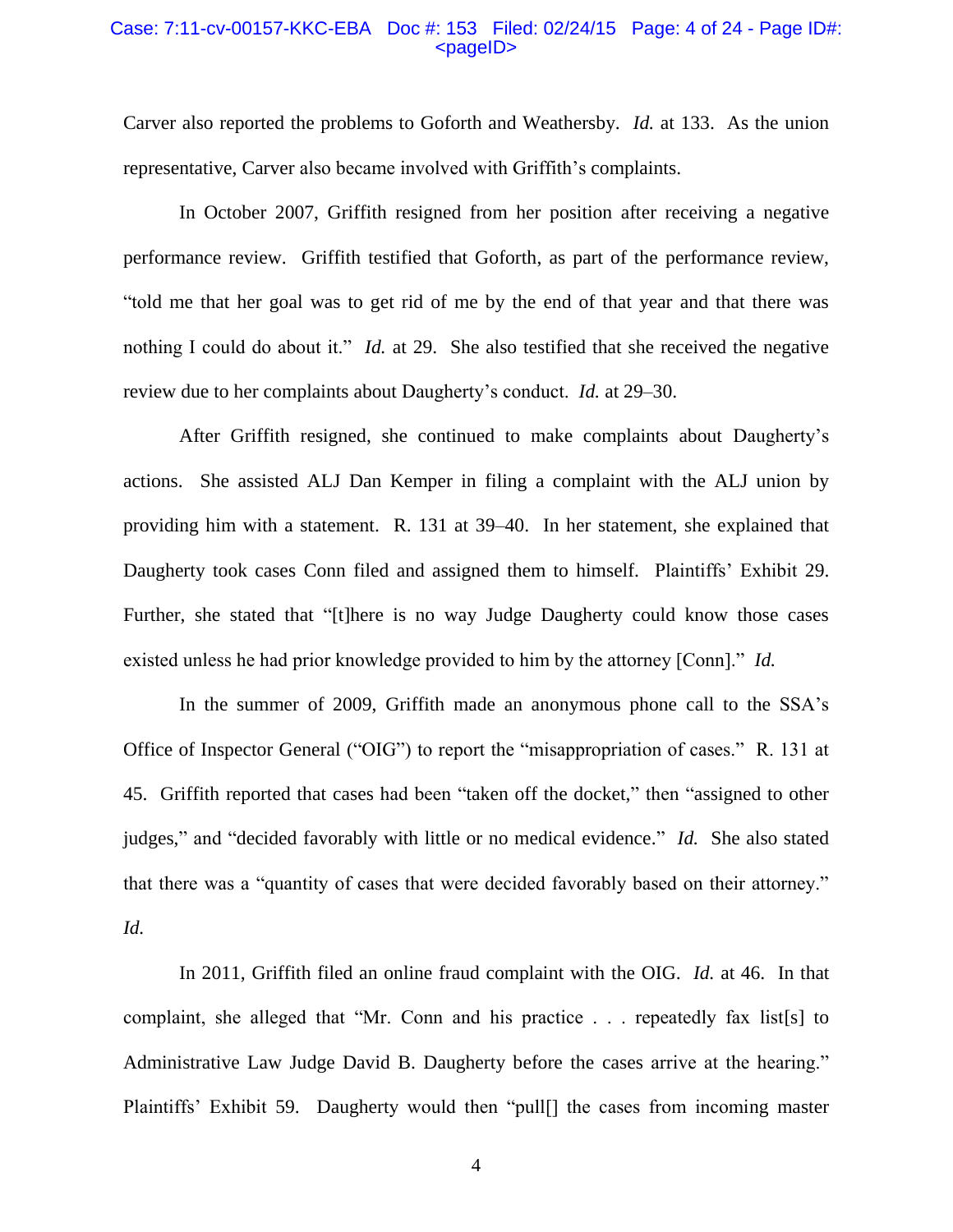### Case: 7:11-cv-00157-KKC-EBA Doc #: 153 Filed: 02/24/15 Page: 5 of 24 - Page ID#: <pageID>

docket cases and grant[] the cases with little or no evidence in the file." *Id.* When cases were assigned to other ALJs, "Conn w[ould] contact Judge Daugherty and request that the cases be taken away from other judges and assigned to Judge Daugherty" for favorable decisions. *Id.*

Representatives from the OIG also contacted Griffith in April 2011 regarding the issues at the Huntington ODAR. In response to the OIG's requests, Griffith and Carver had three meetings with agents from the OIG. R. 131 at 52–53; R. 63 at ¶ 119. Griffith and Carver then spoke with staff members from the U.S. Senate's Permanent Subcommittee on Investigations, part of the Committee on Homeland Security and Governmental Affairs. R. 131 at 54–55. Griffith and Carver met with staffers and investigators for eight hours. *Id.* at 54.

In June 2011, Griffith wrote a letter to the OIG. *Id.* at 55; Plaintiffs' Exhibit 37. In that letter, Griffith described how she had left the Huntington ODAR due to retaliation for reporting Daugherty's misconduct. She "implore[d] [OIG] to put a stop to this practice." Plaintiffs' Exhibit 37. Around that same time, Griffith also filed a claim of whistleblower retaliation with the Office of Special Counsel, which eventually settled. R. 131 at 55–56.

On October 11, 2011, Griffith and Carver filed a complaint under the False Claims Act. R. 1; R. 2. The complaint was unsealed on February 19, 2013. R. 18. Conn and the other defendants ("Conn") have now filed motions to dismiss for lack of subject-matter jurisdiction. *See, e.g.*, R. 137-1.

#### **DISCUSSION**

The False Claims Act (the "FCA"), 31 U.S.C. §§ 3729–3733, imposes substantial financial penalties on any person who knowingly defrauds the United States. 31 U.S.C.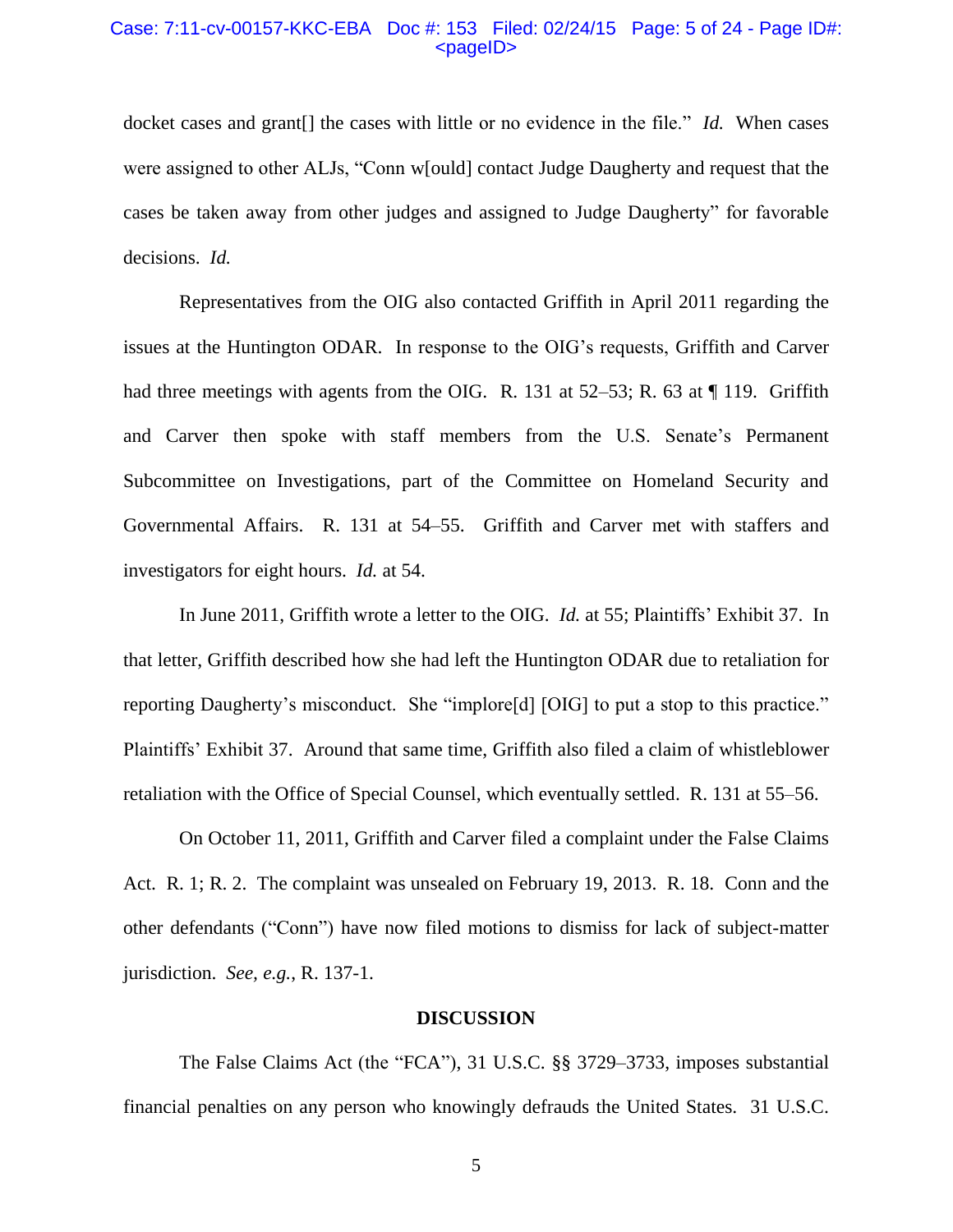### Case: 7:11-cv-00157-KKC-EBA Doc #: 153 Filed: 02/24/15 Page: 6 of 24 - Page ID#:  $<$ pageID $>$

§ 3729(a). The FCA prohibits knowingly presenting "a false or fraudulent claim for payment or approval" and knowingly making or using "a false record or statement material to a false or fraudulent claim." *Id.* § 3729(a)(1)(A), (B). A "claim" is "any request or demand . . . for money . . . [that] is presented to an officer, employee, or agent of the United States." *Id.* § 3729(b)(2)(A), (A)(i).

The FCA allows private parties, called relators, to file civil actions on behalf of the United States for violations of § 3729. *Id.* § 3730(b). If the private party recovers in the Government's name, the party is entitled to a share of the proceeds. *See id.* § 3730(d).

The FCA also imposes limitations on when relators may file suit. As is relevant here, the public-disclosure bar, before the amendments in the Patient Protection and Affordable Care Act ("PPACA"),<sup>1</sup> states that "[n]o court shall have jurisdiction over an action under this section based upon the public disclosure of allegations or transactions in a criminal, civil, or administrative hearing, in a congressional, administrative, or Government Accounting Office report, hearing, audit, or investigation, or from the news media, unless . . . the person bringing the action is an original source of the information." 31 U.S.C. § 3730(e)(4)(A) (2006). Conn claims the Court lacks jurisdiction over any pre-March 23, 2010, conduct because the relators' complaint is based on public information and the relators are not original sources.

 $\overline{a}$ 

<sup>&</sup>lt;sup>1</sup> Congress amended the FCA as part of the PPACA on March 23, 2010. Those amendments included changes to the public-disclosure bar. This opinion deals with conduct that occurred before March 23, 2010, which means the Court will apply the pre-PPACA public-disclosure bar. *See Graham Cnty. Soil & Water Conservation Dist. v. United States ex rel. Wilson*, 130 S. Ct. 1396, 1400 n.1 (2010) (concluding that the amended public-disclosure bar is not retroactive). For post-March 23, 2010, claims, the United States has exercised its authority to oppose dismissal and allow the relators' complaint to proceed. *See* R. 93; 31 U.S.C. § 3730(e)(4)(A) (2010) ("The Court shall dismiss [a claim based on a public disclosure] . . . unless opposed by the Government.").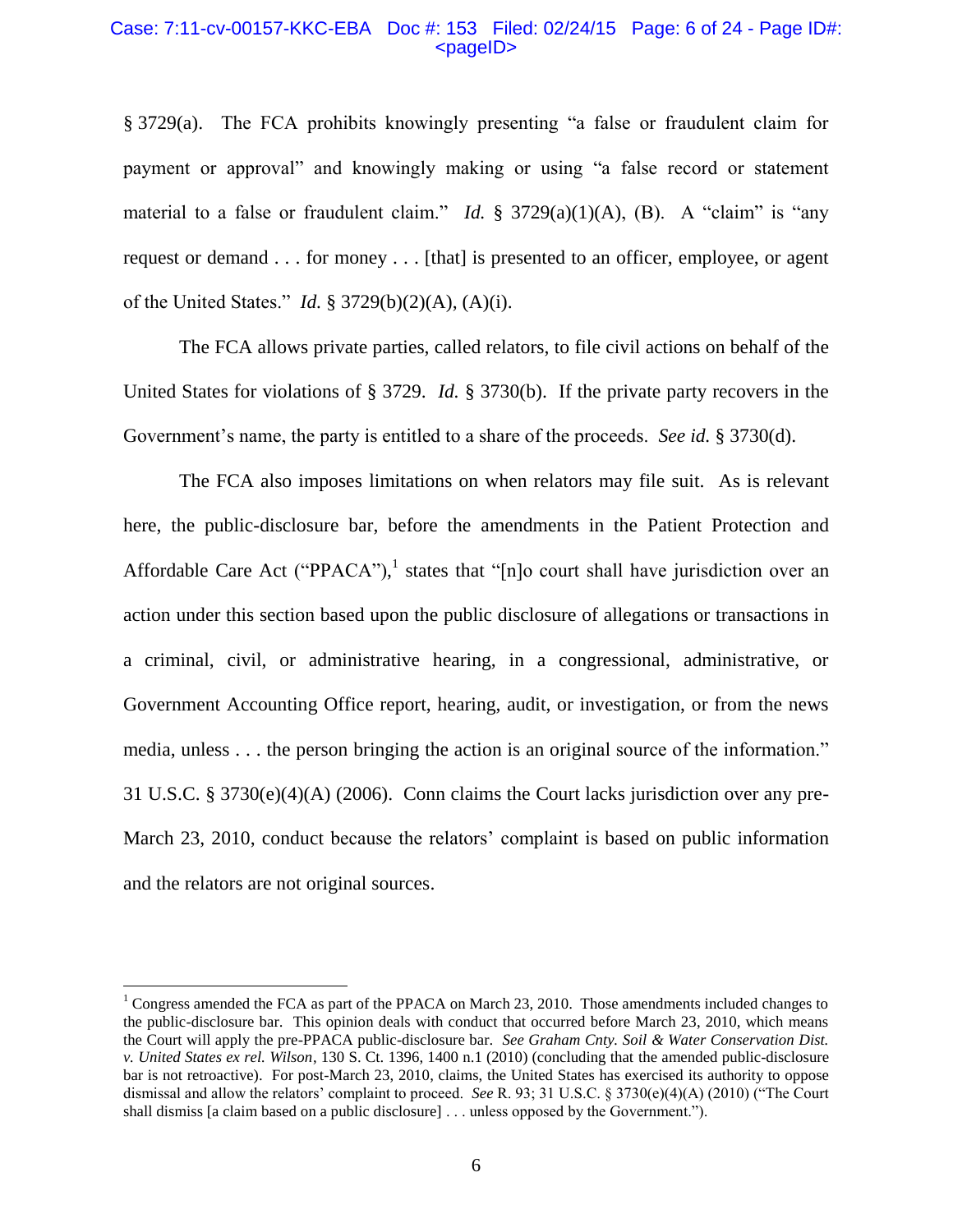### Case: 7:11-cv-00157-KKC-EBA Doc #: 153 Filed: 02/24/15 Page: 7 of 24 - Page ID#: <pageID>

# **I. The public-disclosure bar requires dismissal of only Carver's claims.**

The relators concede the information in their complaint was publicly disclosed. *See* R. 63 at ¶¶ 118, 120. So, to bring this suit, they must be "original source[s]." To qualify as an "original source," the relators must (1) have "direct and independent knowledge of the information on which the allegations are based," and (2) "voluntarily provide[]" that information to the Government before bringing suit. 31 U.S.C. §  $3730(e)(4)(B)$  (2006). The defendants do not dispute that the relators timely disclosed the relevant information to the Government. Nor do the defendants contest that the relators had "direct and independent knowledge of the information." Rather, the defendants contend that the relators did not "voluntarily provide" the information to the Government because disclosing fraud to the Government was part of the relators' jobs. *See* R. 137-1 at 11–12. Accordingly, the question in this case is whether Griffith and Carver "voluntarily" gave the Government information about the defendants' allegedly fraudulent acts. 31 U.S.C. § 3730(e)(4)(B) (2006). Only if they did so may they proceed as original sources.

As in all statutory construction cases, the starting point is the text. *Mississippi ex rel. Hood v. AU Optronics Corp.*, 134 S. Ct. 736, 741 (2014).The FCA does not define the term "voluntarily," so the Court interprets it "in accordance with [its] ordinary meaning." *Sebelius v. Cloer*, 133 S. Ct. 1886, 1893 (2013) (internal quotation marks omitted).In ascertaining the ordinary meaning of voluntarily, dictionaries at the time of the original-source provision's enactment in 1986 provide a useful guide. *See Taniguchi v. Kan Pac. Saipan, Ltd.*, 132 S. Ct. 1997, 2002 (2012).Those definitions for voluntary (the adjective form of the adverb voluntarily) range from the metaphysical to the mechanical: "[p]roceeding from the will: produced in or by an act of choice";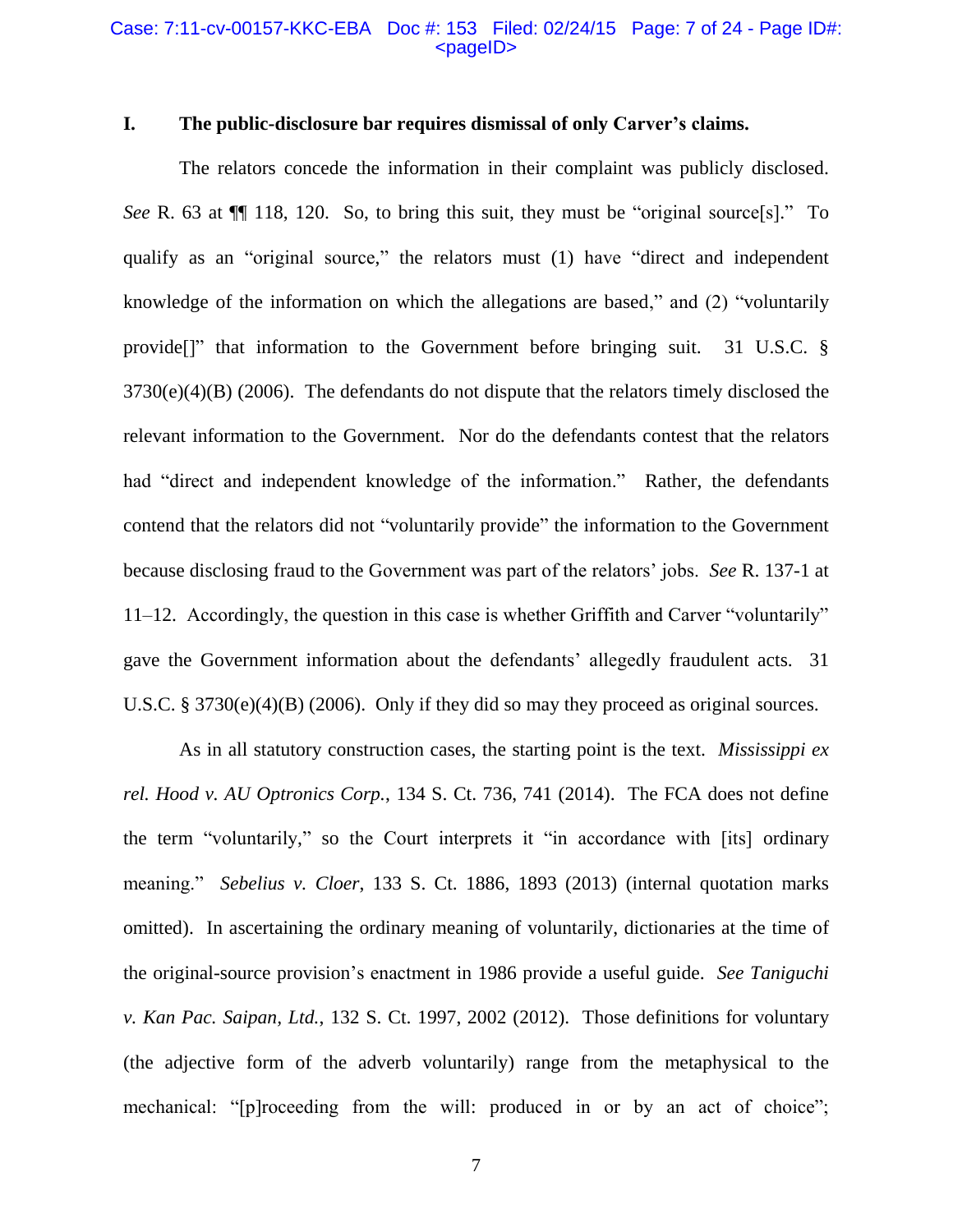### Case: 7:11-cv-00157-KKC-EBA Doc #: 153 Filed: 02/24/15 Page: 8 of 24 - Page ID#: <pageID>

"[p]erformed, made, or given of one's own free will"; "[d]one by design or intention; not accidental"; "[a]cting of oneself: not constrained, impelled or influenced by another"; "[a]cting or done of one's own free will without valuable consideration"; "acting or done without any present legal obligation to do the thing done or any such obligation that can accrue from the existing state of affairs." Webster's Third New Int'l Dictionary 2564 (1976). Black's Law Dictionary contains similar definitions. *See* Black's Law Dictionary 1413 (5th ed. 1979).

To determine which of the many definitions of voluntary best fits the FCA, an analysis of the relationship between the original-source provision and the publicdisclosure bar is instructive. *See United States v. Branson*, 21 F.3d 113, 116 (6th Cir. 1994) ("Statutes must be read as a whole[.]"). Read together, the provisions preclude a relator from filing suit based on a public disclosure unless she qualifies as an original source. The original-source provision thus functions as an exception to the FCA's publicdisclosure bar. *See Rockwell Int'l Corp. v. United States*, 549 U.S. 457, 467 (2007) (discussing the "original-source exception to the public-disclosure bar"). Because they are an exception, the original-source requirements should be "read narrowly in order to preserve the primary operation" of the public-disclosure bar. *Maracich v. Spears*, 133 S. Ct. 2191, 2200 (2013) (quoting *Commissioner v. Clark*, 489 U.S. 726, 739 (1989)) (alterations omitted). The "primary operation" of the public-disclosure bar prevents relators from filing suit in cases involving a public disclosure. Consequently, a narrow reading of the original-source exception counsels in favor of a definition of voluntary that imposes some meaningful limits on a relator's ability to file a suit. Which definition fits that mold? Defining voluntary as acting or done without any present legal obligation or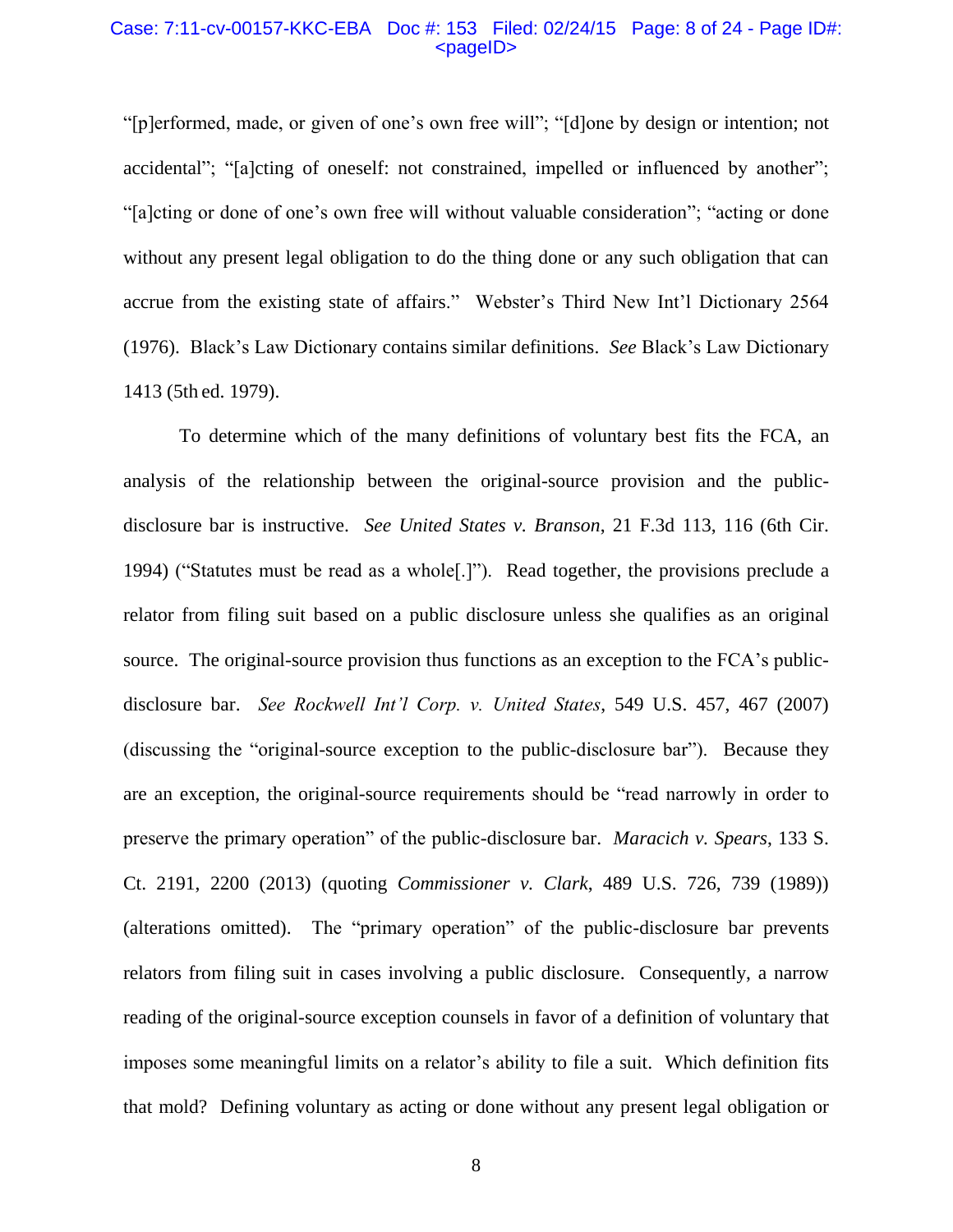### Case: 7:11-cv-00157-KKC-EBA Doc #: 153 Filed: 02/24/15 Page: 9 of 24 - Page ID#: <pageID>

without valuable consideration would disqualify some individuals from proceeding as original sources. For example, government auditors, who receive a salary in return for investigating and reporting fraud, could not be original sources. *See Little v. Shell Exploration & Prod. Co.*, 690 F.3d 282, 294 (5th Cir. 2012). Similarly, individuals compelled by subpoena to reveal information would also fall outside the original-source exception. *See United States ex rel. Paranich v. Sorgnard*, 396 F.3d 326, 338 (3d Cir. 2005) (explaining that "there would be no question" that information compelled by subpoena "was not provided voluntarily"). By excluding those relators from the originalsource provision, this definition of voluntary still allows the public-disclosure bar to block certain individuals from filing suit, while rewarding those relators who, without any requirement to do so, took the risk to come forward as whistleblowers.

By contrast, a broader view of voluntary—such as acts "done by design or intention" and "not accidental," or as the product of one's free will—would impose no limitations on relators and render the word insignificant. *See Corley v. United States*, 556 U.S. 303, 314 (2009) ("[A] statute should be construed so that effect is given to all its provisions, so that no part will be inoperative or superfluous, void or insignificant." (quoting *Hibbs v. Winn*, 542 U.S. 88, 101 (2004)). Consider a disclosure that even the relators agree is not voluntary: information compelled by subpoena. When a witness summoned by subpoena arrives for court, she has arrived "by intention," not by accident. And when she takes the stand, her testimony, even if compelled by subpoena, was the product of her free will. Thus, even compliance with a subpoena would constitute a voluntary act under a broad interpretation of "voluntarily." Indeed, it strains the imagination to conjure up disclosures to the Government that would not be voluntary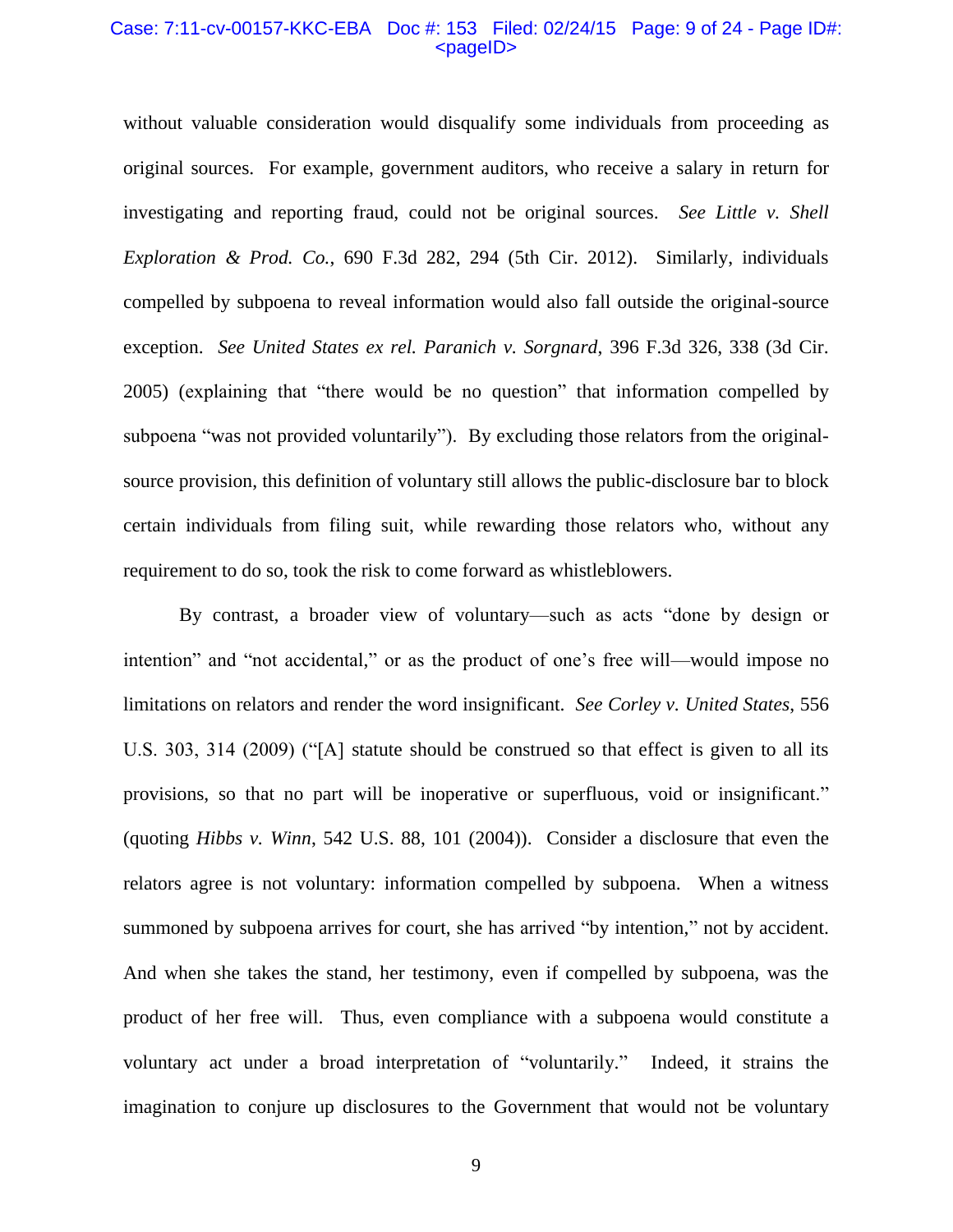#### Case: 7:11-cv-00157-KKC-EBA Doc #: 153 Filed: 02/24/15 Page: 10 of 24 - Page ID#: <pageID>

under those definitions. Perhaps the only true "involuntary" disclosure would be where the relator, through some muscle twitch, hits "send" on an email to a government employee. Or perhaps it is where the relator accidentally leaves a memo about his company's fraud at a coffeehouse, only for it to be later picked up by a government employee. Any other disclosure—whether from a subpoenaed witness or a government auditor—would be voluntary. Because such all-encompassing definitions would classify virtually all disclosures as voluntary, they would not limit the original-source exception in any meaningful way. *See Maracich*, 133 S. Ct. at 2200 ("[E]xceptions ought not operate to the farthest reach of their linguistic possibilities if that result would contravene the statutory design.").

The Ninth Circuit's decision in *Fine* supports the limited definition of voluntary. *See United States ex rel. Fine v. Chevron, U.S.A., Inc.*, 72 F.3d 740 (9th Cir. 1995) (en banc). The relator in *Fine* was an auditor in the Office of the Inspector General at the U.S. Department of Energy. *Id.* at 741. Unhappy with his supervisors' delay in taking action on certain audits, Fine quit his job and filed various *qui tam* lawsuits. The Ninth Circuit's en banc opinion held that Fine did not "voluntarily provide" the information regarding fraud to the Government because he was a "salaried government employee, compelled to disclose fraud by the very terms of his employment." *Id.* at 743, 744 ("[T]he fact that Fine was employed specifically to disclose fraud is sufficient to render his disclosures nonvoluntary."). The majority opinion adopted the definition of "voluntary" as "done[] of one's own free will without valuable consideration" and "done without any present legal obligation to do the thing done." *Id.* at 744. Under either definition, Fine was not an original source. Fine "acted in exchange for valuable consideration—his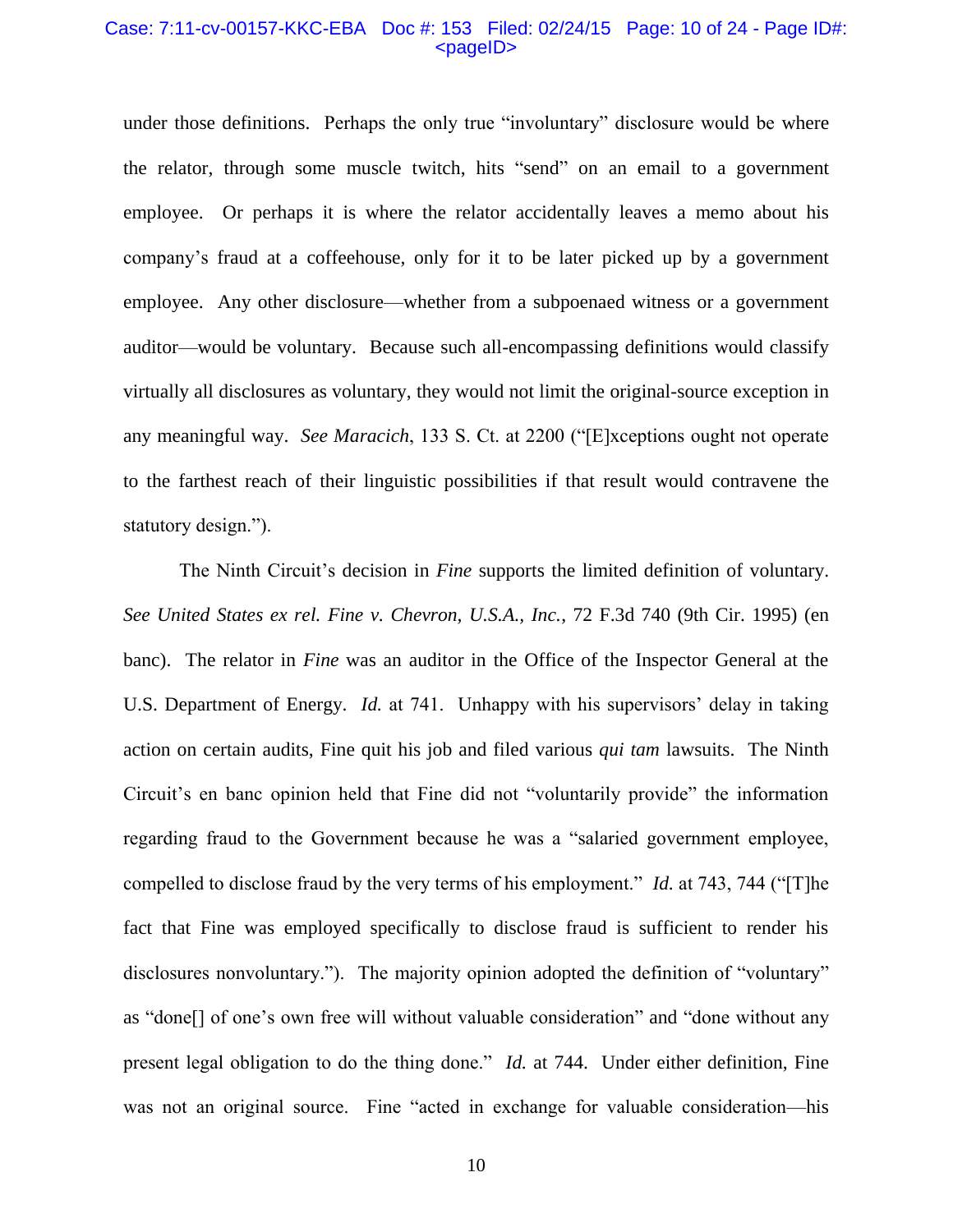#### Case: 7:11-cv-00157-KKC-EBA Doc #: 153 Filed: 02/24/15 Page: 11 of 24 - Page ID#: <pageID>

salary—and under an employment-related obligation to do the very acts he claims were voluntary." *Id.*

In the face of the statute's plain language and the case law, the relators contend that all disclosures are "voluntary" except those compelled by subpoena. R. 142 at 12. The relators rely only on a floor statement by Senator Grassley, the sponsor of the publicdisclosure bar and original-source exception. Senator Grassley said that the "voluntarily provided" provision applied to a relator who "was a source of the allegations only because the individual was subpoenaed to come forward." *Id.* at 13 (quoting 132 Cong. Rec. S11238 (Aug. 11, 1986)). Such statements, however, by an individual legislator "should not be given controlling effect." *Grove City College v. Bell*, 465 U.S. 555, 567 (1984), *superseded by statute on other grounds*, Civil Rights Restoration Act of 1987, Pub. L. 100-259, 102 Stat. 28. Rather, when such statements are consistent with the plain language, courts may treat them as a guide to the statute's construction. *Id. But see Aldridge v. Williams*, 44 U.S. (3 How.) 9, 24 (1845) ("The law as it passed is the will of the majority of both houses, and the only mode in which that will is spoken is in the act itself[.]"). Senator Grassley's statements are not consistent with the plain language. No ordinary construction of "voluntarily provide" would both exclude disclosures compelled by subpoena but include disclosures required by job-related obligations. A subpoena imposes an obligation on its recipient, much like a job-related duty imposes an obligation (in return for a salary) on the employee. The relators cannot take one without the other. Indeed, no court has adopted the relators' interpretation. *See Fine*, 72 F.3d at 744 (citing *Chrysler Corp. v. Brown*, 441 U.S. 281, 311 (1979)) ("[A] single floor statement could not convince us to adopt so tortured a construction of a commonly understood word."). And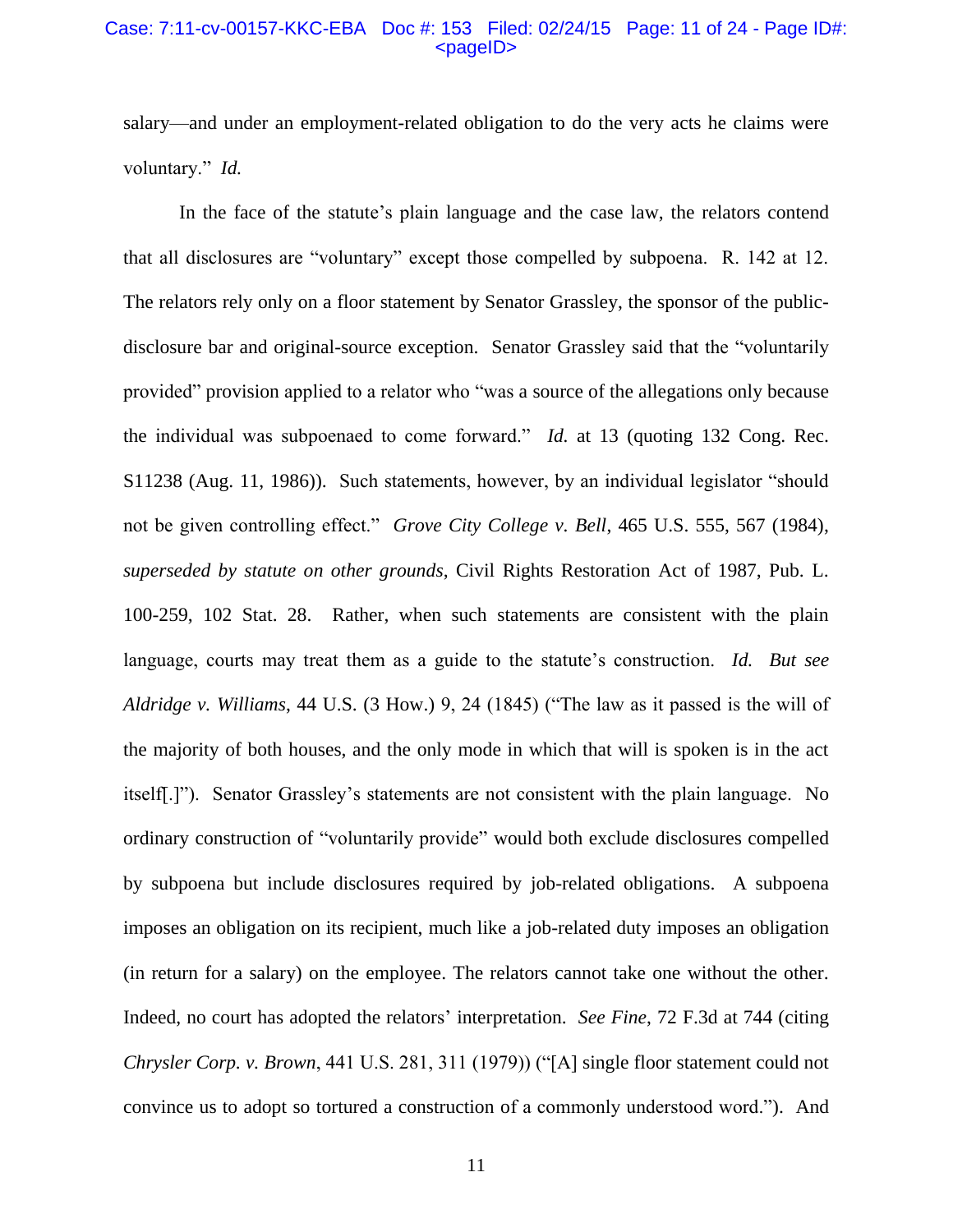## Case: 7:11-cv-00157-KKC-EBA Doc #: 153 Filed: 02/24/15 Page: 12 of 24 - Page ID#:  $<$ pageID $>$

the relators point to no other source—case, dictionary, or even another Senator supporting their constricted construction of voluntary.

### **A. Griffith's and Carver's disclosures while employed were not voluntary.**

With the understanding that "voluntary" is limited to acts taken without a corresponding obligation, Griffith's and Carver's disclosures to the Government while employees of the SSA were not voluntary. The employee requirements of the SSA as well as testimony from Griffith and Carver establish that they had a duty to report fraud.

As employees of the SSA, Griffith and Carver were subject to the Hearings, Appeals, and Litigation Law manual (the "HALLEX manual"). The HALLEX manual is published by the SSA, and it provides "guiding principles, procedural guidance, and information to Office of Disability Adjudication and Review Staff." HALLEX I-1-0-1, 2005 WL 1863821 (S.S.A. June 21, 2005). The manual states that "[a]ny employee who believes that a criminal violation has occurred must report it and refer the violation to the Office of the Inspector General." R. 109-1 at 2 (HALLEX I-1-3-3 S.S.A. June 27, 2005). When an employee suspects a violation by another employee or representative, the employee must report that violation to a supervisor. *Id.* at 3 ("An employee in [a hearing office] . . . must report a suspected violation to an immediate supervisor."). Annual Personnel Reminders from the SSA also required employees to "report any fraud, waste or abuse in government programs." Exhibit 2, Part 1.2. <sup>2</sup>

Griffith and Carver testified that they understood their obligations to report fraud. Both Griffith and Carver explained how they reported violations to their supervisors and

 $\overline{a}$ 

 $2$  Because the HALLEX manual and Annual Personnel Reminders suffice to establish that the relators did not voluntarily provide information while employed, the Court need not determine the effect of the general executive-branch regulation requiring employees to disclose fraud, 5 C.F.R. § 2635.101(b)(11) (2013).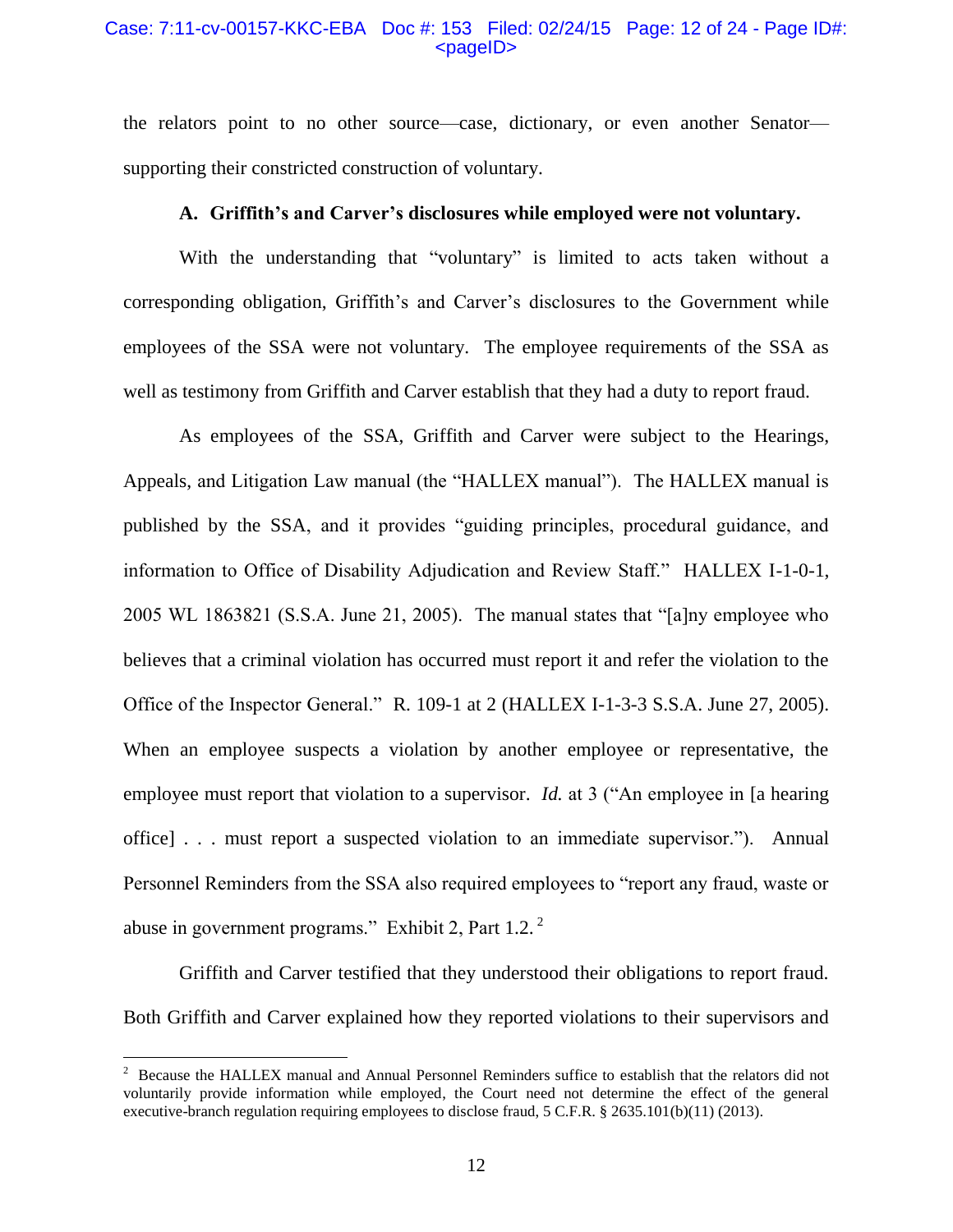#### Case: 7:11-cv-00157-KKC-EBA Doc #: 153 Filed: 02/24/15 Page: 13 of 24 - Page ID#: <pageID>

the OIG (Griffith made her disclosure to the OIG only after she left the SSA). *See, e.g.*, R. 131 at 25–27, 44, 131, 140–41. Griffith said she was "very familiar" with the HALLEX manual. *Id.* at 69. She also believed Daugherty's actions to constitute "employee misconduct." *Id.* at 70; *see also id.* at 79 ("I believed it could potentially be [fraud]."). At the time of the violations, she emailed a supervisor that "[i]t is my firm belief that a grievance needs to be filed on the issue and the OIG contacted." *Id.* at 78. Carver testified similarly. *See id.* at 154–75. ALJ Kemper also agreed that Griffith and Carver believed they were witnessing fraud. *Id.*

Additionally, Kemper explained that Griffith and Carver were in the best position to detect the alleged fraud by Daugherty and Conn. *See* R. 131 at 116. The job description for Senior Case Technician, which applies to Carver and was once Griffith's position, supports that testimony. The description explains that "information [in a case] is likely to be fraudulent" requiring the employee to "choose an appropriate course of action from among several possible outcomes." Exhibit 3 at 3. Thus, a Senior Case Technician was expected to identify and resolve instances of fraud, even if the job description did not contemplate the allegedly fraudulent scheme between Conn and Daugherty.

Under the plain meaning of the original–source exception, Griffith and Carver did not voluntarily disclose the information about Conn and Daugherty during their SSA employment. They understood that they had an obligation to reveal that information to the Government. That obligation emanated from the HALLEX manual and, to a lesser extent, their job description and Annual Personnel Reminders. Moreover, Griffith and Carver did not need the additional incentive of a *qui tam* suit to disclose fraud because, in

13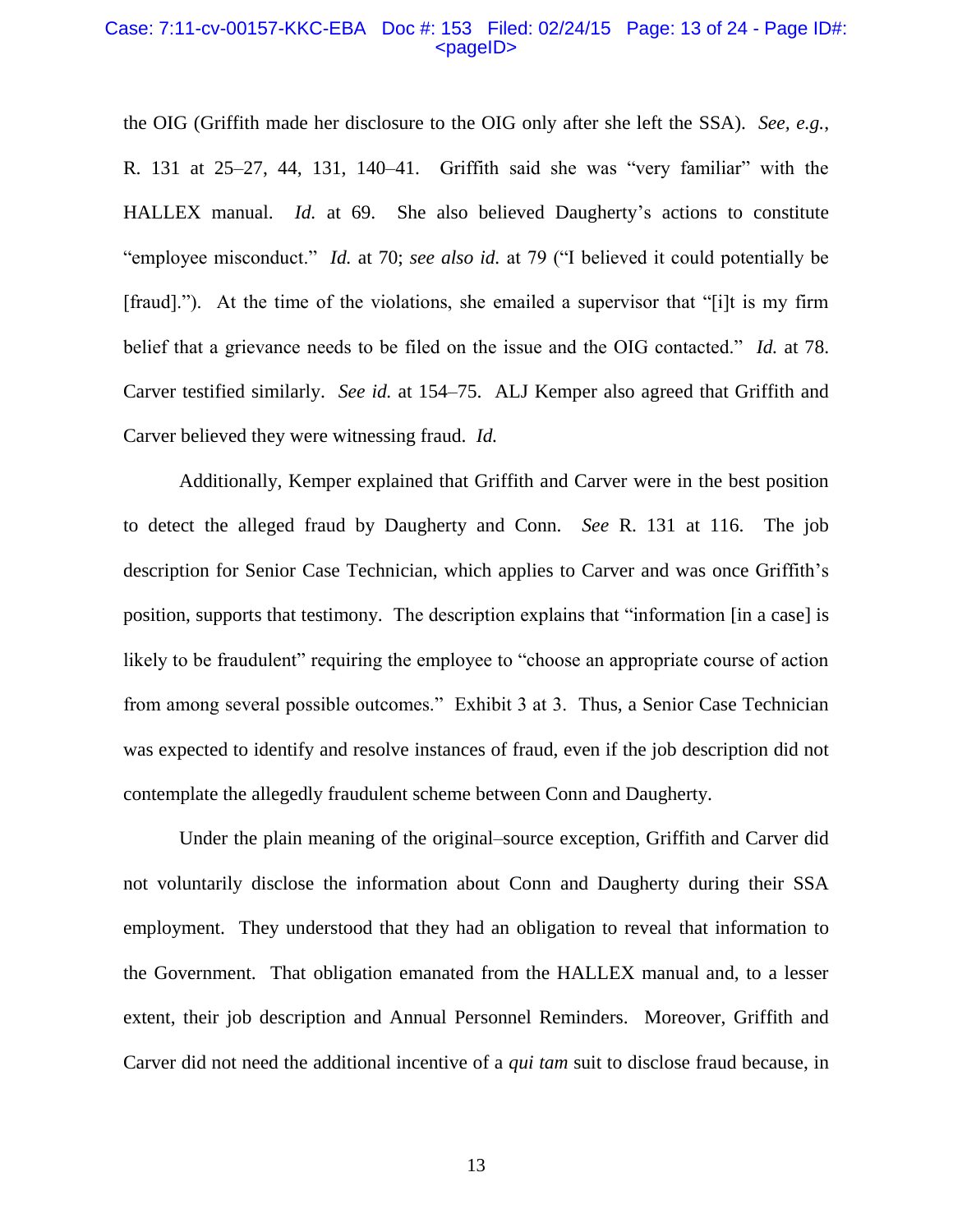#### Case: 7:11-cv-00157-KKC-EBA Doc #: 153 Filed: 02/24/15 Page: 14 of 24 - Page ID#: <pageID>

return for their salary from the SSA, Griffith and Carver were expected to follow those rules and report fraud if they saw it.

That result is also supported by the case law. Several courts of appeals have held that a relator's disclosures cannot be voluntary where the relator's specific job duties compelled disclosure of fraud. *See, e.g.*, *Little*, 690 F.3d at 294 ("[T]he fact that a relator was employed specifically to disclose fraud is sufficient to render his disclosures nonvoluntary." (internal quotation marks omitted)); *United States ex. rel. Biddle v. Bd. of Trs. of the Leland Stanford, Jr. Univ.*, 161 F.3d 533, 542 (9th Cir. 1998) ("[W]here a government employee is paid to [report potential fraudulent activities], the employee should not receive a windfall for merely doing his job."); *Fine*, 72 F.3d at 744 ("[T]he fact that Fine was employed specifically to disclose fraud is sufficient to render his disclosures nonvoluntary."). While some of those cases involved government auditors, the Ninth Circuit's decision in *Biddle* extended that duty to an employee whose duties were similar to Griffith's and Carver's. The relator in *Biddle* was a government administrative contracting officer. In holding that he had a duty to disclose fraud, the court relied on the Federal Acquisition Regulations, which stated that "[n]o contract shall be entered into unless the contracting officer ensures that all requirements of law, executive orders, regulations, and all other applicable procedures, including clearances and approvals, have been met." *Id.* at 541 (citing 48 C.F.R. § 1.602-1(a)). The regulations also said that "[c]ontracting officers are responsible for . . . *safeguarding the interests of the United States in its contractual relationships.*" *Id.* (citing 48 C.F.R. § 1.602-2) (emphasis in original). Finally, the contracting officer was required to refer any fraud to an agency official. *Id.*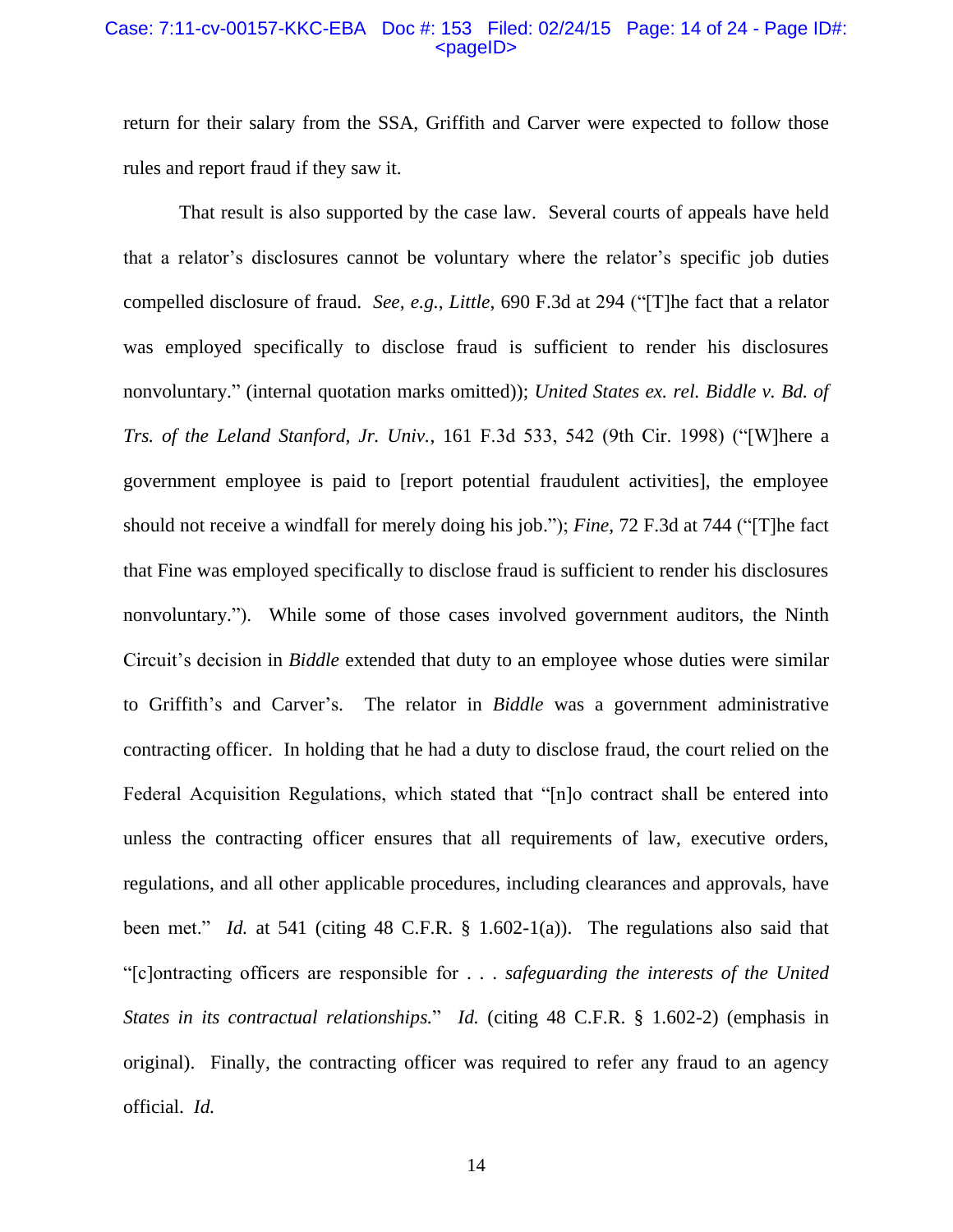#### Case: 7:11-cv-00157-KKC-EBA Doc #: 153 Filed: 02/24/15 Page: 15 of 24 - Page ID#: <pageID>

Like in *Biddle*, regulations required Griffith and Carver to detect and report fraud as part of their job duties. Specifically, the HALLEX manual created an obligation to disclose fraud. *See Biddle*, 161 F.3d at 542 (explaining that Biddle "had a duty . . . to disclose fraud" under federal regulations). That Griffith and Carver, like the relator in *Biddle*, were not auditors does not render their disclosures voluntary.Instead, Griffith's and Carver's duties were "defined by the applicable regulations and other official documentation of [their] position." *Id.* Because those regulations required divulging the fraud, Griffith and Carver did not "voluntarily provide" information to the Government.

The relators contend that this case is more like *Hagood*, where the Ninth Circuit held that a government lawyer had no duty to disclose fraud. *Hagood v. Sonoma Cnty. Water Agency*, 81 F.3d 1465 (9th Cir. 1996). According to the Ninth Circuit, the lawyer's "job was not to expose fraud, but to draft contracts and perform other legal services." *Id.*  at 1476 n.19. As a result, the lawyer voluntarily disclosed information to the Government pursuant to the original-source exception.

Griffith and Carver are different than the relator in *Hagood* because the HALLEX manual and Annual Personnel Reminders created a job-specific duty. No similar duty was present in *Hagood*. Unlike this case and *Biddle*, the lawyer in *Hagood* was not subject to any specific regulations related to his government employment requiring disclosure of fraud. Rather, the relator in *Hagood* had only a common-law or professional duty to report fraud. *See Hagood*, 81 F.3d at 1479–80 (Kleinfeld, J., concurring). Thus, *Biddle*, not *Hagood*, is the more persuasive authority and supports the conclusion that Griffith and Carver were not original sources while employed at the SSA.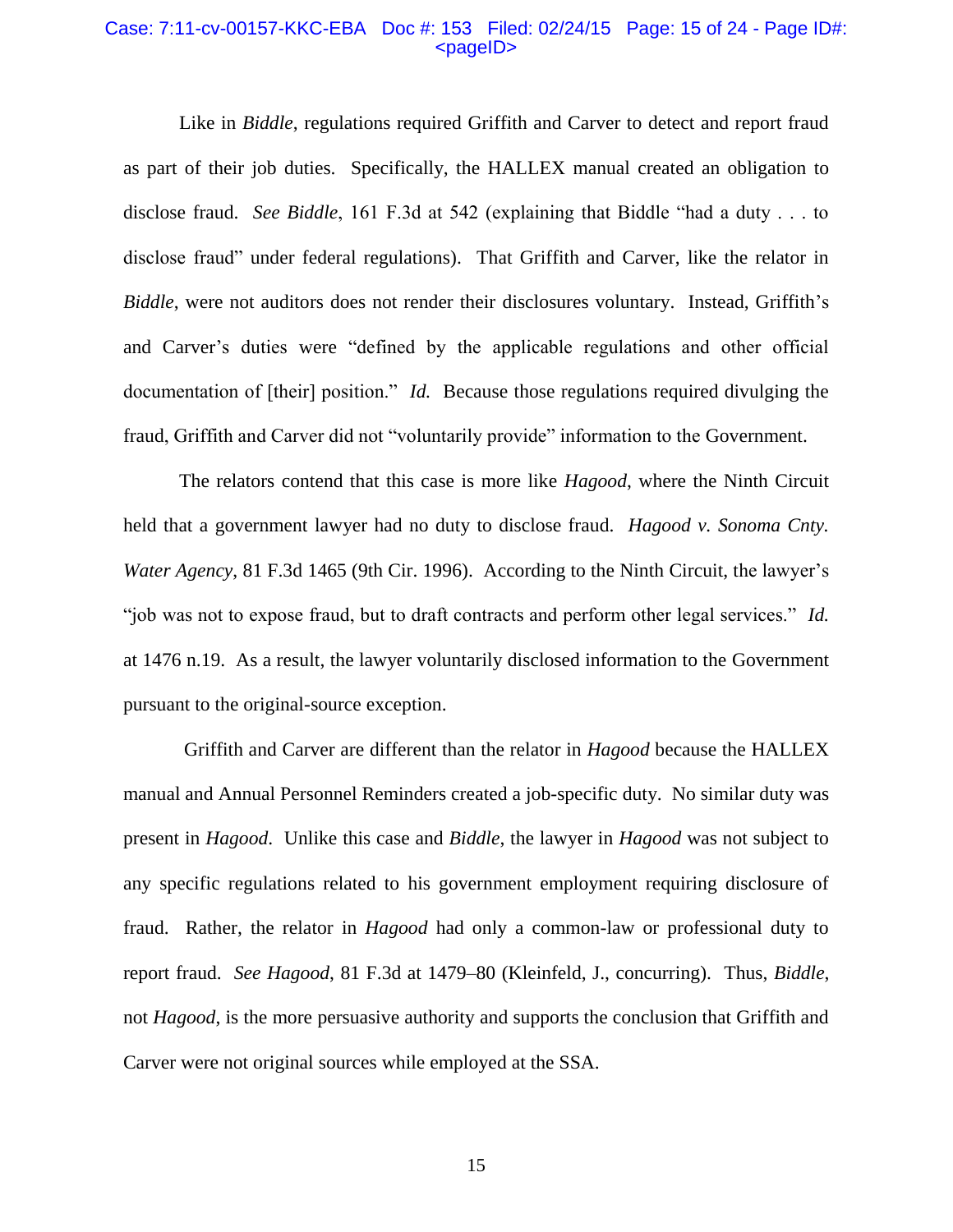#### Case: 7:11-cv-00157-KKC-EBA Doc #: 153 Filed: 02/24/15 Page: 16 of 24 - Page ID#:  $<$ pageID $>$

## **B. Griffith's post-SSA employment disclosures were voluntary.**

The Court's conclusion that neither Griffith nor Carver, while employees of the SSA, could "voluntarily" disclose information does not end the public-disclosure bar analysis. While Carver remained at the SSA throughout the time of her disclosures, Griffith continued to report the allegedly fraudulent conduct of Daugherty and Conn after she resigned in October 2007. That leaves an issue of first impression: do Griffith's postemployment disclosures constitute voluntary disclosures under the FCA? Under the plain language of the original-source exception, the answer is yes.

After Griffith left the SSA, she did not have an obligation to report fraud. Griffith no longer received any consideration, like her salary, from the SSA. The rules that created her duty applied only to SSA employees. *See* R. 109-1 (HALLEX manual I-1-3- 3) (directing "[a]ny employee" to report fraud); Annual Personnel Reminders, Exhibit 2 Part 1; *see also* 5 C.F.R. § 2635.101(b)(11) ("*Employees* shall disclose waste, fraud, abuse and corruption to appropriate authorities." (emphasis added)). Neither the defendants nor the United States identify any post-employment duty to disclose fraud. Without an obligation to report, whether from HALLEX, Griffith's job description, or other regulations, there is no statutory basis to classify Griffith's post-employment disclosures as non-voluntary.<sup>3</sup> Accordingly, when Griffith reported fraud after her resignation, she "voluntarily provided the information" about the fraud to the Government as required by the original-source exception to the public-disclosure bar. 31 U.S.C.  $\S$  3730(e)(4)(B) (2006).

 $\overline{a}$ 

<sup>&</sup>lt;sup>3</sup> Voluntary can also mean an act done without "any such obligation that can accrue from the existing state of affairs." Webster's Third New Int'l Dictionary 2564 (1976). No testimony or other evidence suggests that Griffith had an obligation that accrued from her SSA employment.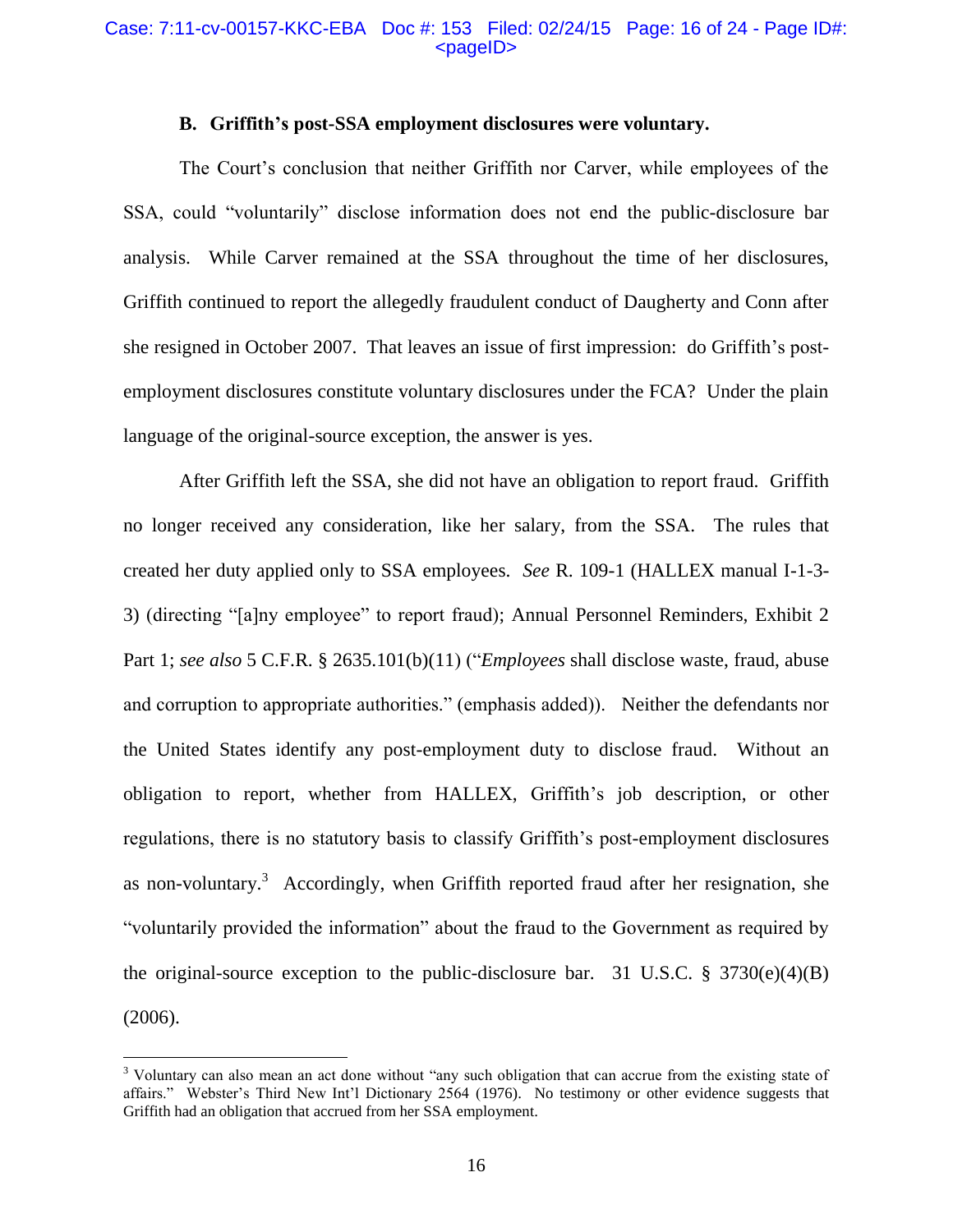#### Case: 7:11-cv-00157-KKC-EBA Doc #: 153 Filed: 02/24/15 Page: 17 of 24 - Page ID#: <pageID>

*Fine* does not countenance a different result. While the relator in *Fine* filed his lawsuits after quitting his government job, none of the opinions from the decision indicates that he disclosed information to the Government after leaving his job. Rather, the opinions rely on his disclosures while he was employed. *See Fine*, 72 F.3d at 743 ("Fine concedes that he based his claims on reports he furnished to his superiors."); *id.*at 749 (Leavy, J., dissenting) ("Fine . . . reported the fraud to his supervisors.").

The United States suggested at oral argument that the relevant inquiry is limited to the voluntariness of the *first* disclosure. So long as that disclosure was not voluntary, the United States says, the relator cannot be an original source, regardless of whether other, later-in-time disclosures were voluntary.

That interpretation lacks any mooring to the text of the original-source exception. The exception states solely that the individual must have "voluntarily provided the information to the Government before filing an action." 31 U.S.C.  $\S$  3730(e)(4)(B) (2006). Nothing in the text requires or implies that only the first disclosure is germane to the inquiry—the statute does not impose a one-and-done condition. *See Whitfield v. United States*, 135 S. Ct. 785, 789 (2015) ("And even if we thought otherwise, we would have no authority to add a limitation the statute plainly does not contain."). Rather, the voluntariness requirement reads more like an exhaustion principle. The relator must give the information, without any obligation to do so, to the Government. Here, Griffith's post-employment disclosures satisfied that condition.

In a similar vein, the defendants argue that Griffith learned the information while an employee, so she could not have voluntarily disclosed the information even postemployment. R. 144 at 15–16. As with the United States' argument above, the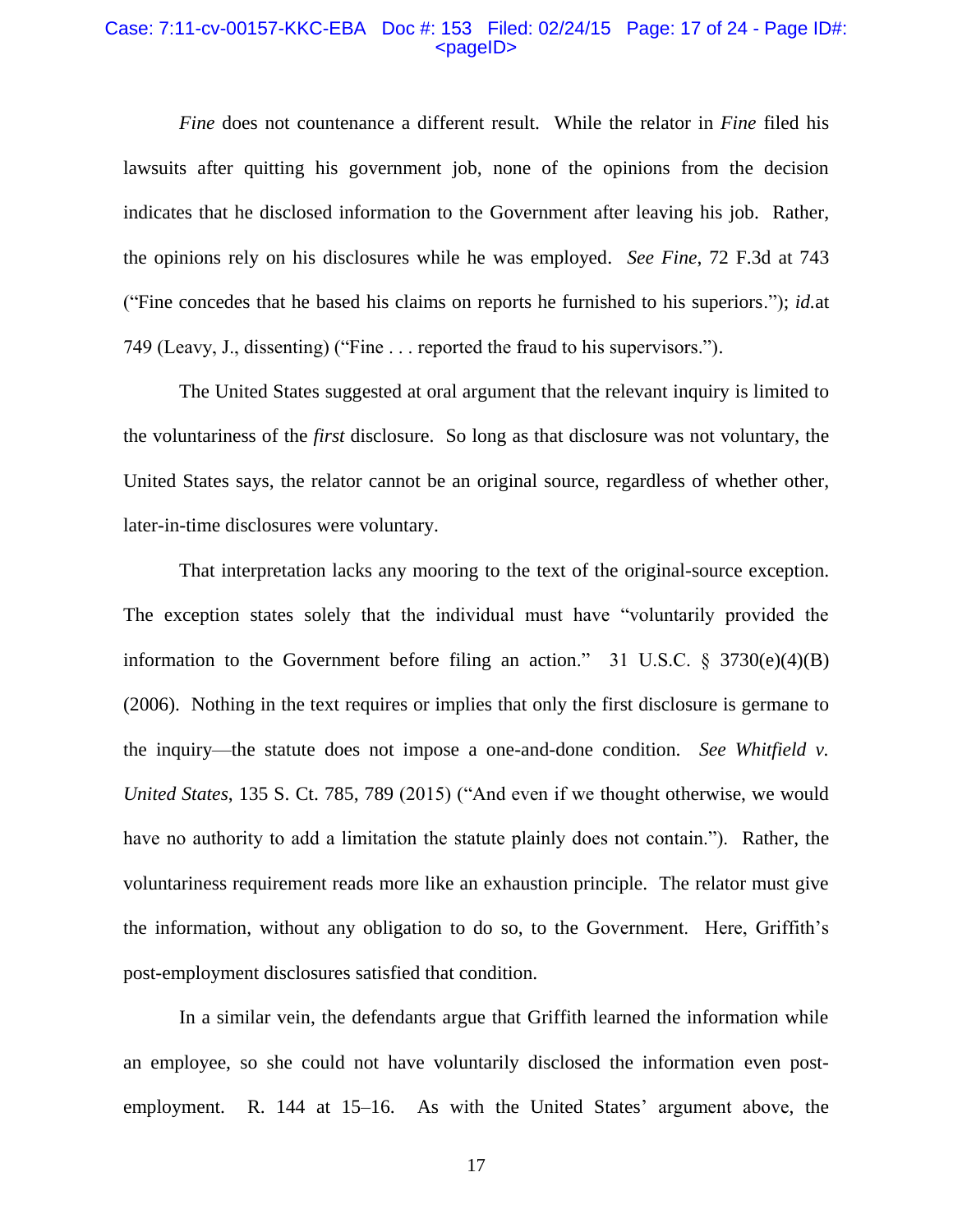### Case: 7:11-cv-00157-KKC-EBA Doc #: 153 Filed: 02/24/15 Page: 18 of 24 - Page ID#: <pageID>

defendants have no statutory basis for their position. Nothing in the original-source exception focuses on the time the relator acquired the information. The only relevant timing condition is that the relator must voluntarily disclose before filing suit. There is no dispute that Griffith complied with that timing requirement.

The defendants also contend that the Court's conclusion leads to absurd results. According to the defendants, government employees will now quit their jobs in droves to file *qui tam* lawsuits. R. 144 at 16.

Courts, however, "must presume that a legislature says in a statute what it means and means in a statute what it says there." *Conn. Nat'l Bank v. Germain*, 503 U.S. 249, 253–54 (1992). In curbing the reach of the original-source exception to the publicdisclosure bar, Congress chose to exclude individuals who did not "voluntarily provide[ ]" the relevant information to the Government. Congress could have explicitly excluded all government employees, or even all current and former government employees. *Cf.* 31 U.S.C. § 3730(e)(1) ("No court shall have jurisdiction over an action brought by a former or present member of the armed forces . . . against a member of the armed forces arising out of such person's service in the armed forces."); 12 U.S.C. § 4224 (disallowing declarations regarding assets to be seized by United States from "a current or former officer or employee of a Federal or State government agency or instrumentality who discovered or gathered the information in the declaration, in whole or in part, while acting within the course of the declarant's government employment"). Instead, Congress chose "voluntarily" as the limiting factor, a decision the Court cannot second-guess. The most apt definition of that word, as discussed above, is an act done "without a present legal obligation" or "without valuable consideration." Applying that definition to the statute,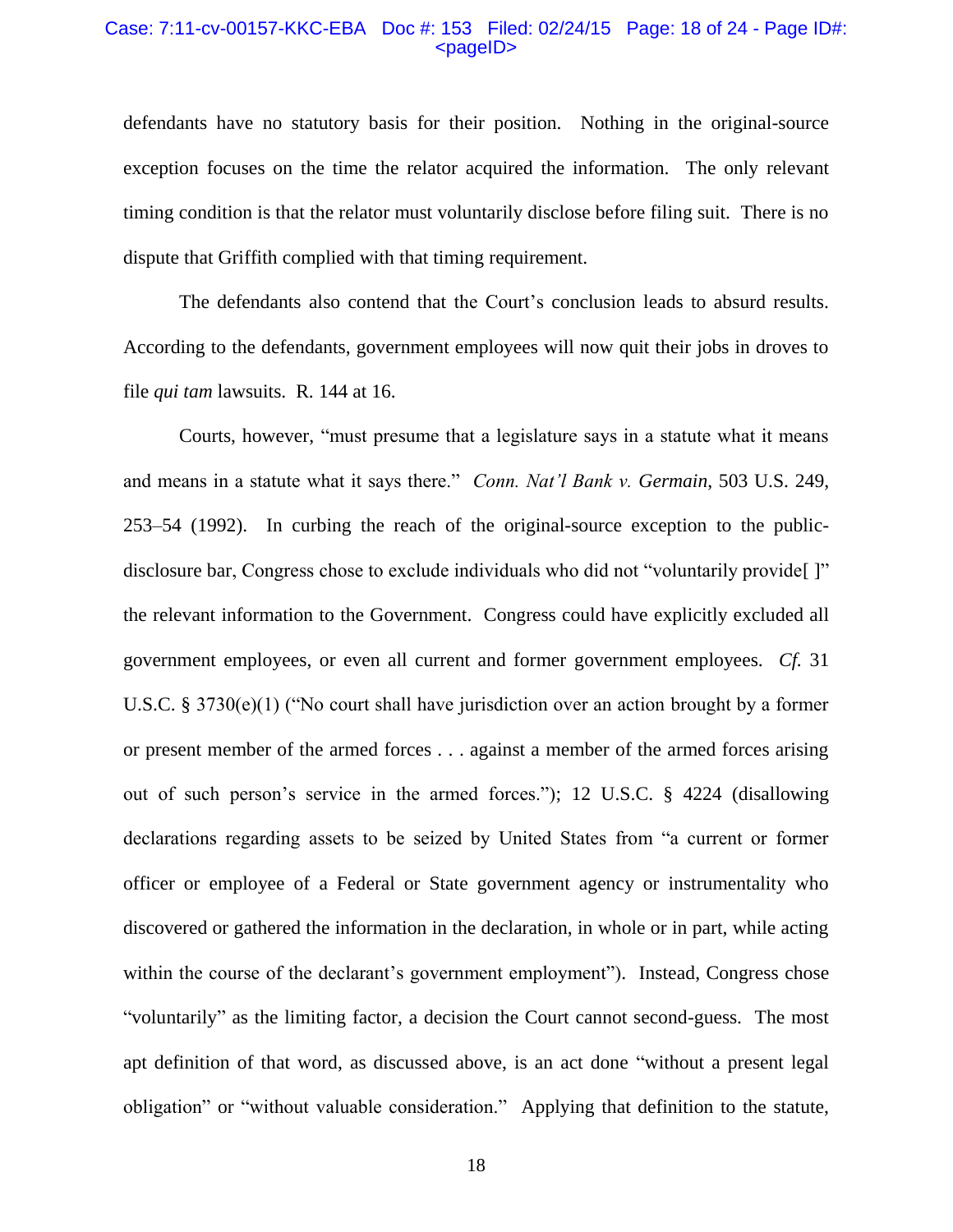#### Case: 7:11-cv-00157-KKC-EBA Doc #: 153 Filed: 02/24/15 Page: 19 of 24 - Page ID#:  $<$ pageID $>$

the straightforward conclusion is that Griffith had no obligation to disclose the information after she left employment.

The Court's interpretation is not absurd because the FCA currently allows former, and most current, government employees to bring *qui tam* suits where there has been no public disclosure. No court has held that the FCA bans *qui tam* suits by current or former government employees. *See United States v. A.D. Roe Co.*, 186 F.3d 717, 722 n.5 (6th Cir. 1999) ("[N]o court has accepted the argument that government employees *per se* can never be relators in a *qui tam* action."); *United States ex rel. Williams v. NEC Corp.*, 931 F.2d 1493, 1501 & n.14 (11th Cir. 1991) (implicitly rejecting "the United State's [sic] assertion that a government employee who brings an action based upon information he learns within the scope of his government duties can *never* qualify as an original source" (internal quotation marks omitted)). In cases where there is no public disclosure (which means the "voluntarily provide[ ]" requirement drops out), current and former government employees are free, at least under the FCA, to bring a *qui tam* suit.<sup>4</sup> Given the parade of horribles that the defendants and the United States envision from the Court's construction of "voluntarily" in this case, one would expect a similar cascade of calamity in cases without a public disclosure. Government employees, at this very moment, could withhold certain information from their superiors to prevent any public disclosure and file a *qui tam* suit. There is no indication, however, that government employees are *en masse*  withholding information and going off to file *qui tam* suits. Because the FCA already allows government employees to pursue *qui tam* suits, permitting those same employees

 $\overline{a}$ 

<sup>&</sup>lt;sup>4</sup> Other provisions, such as conflict-of-interest regulations, may prevent those employees from filing suit, but the Court's discussion is limited to the FCA.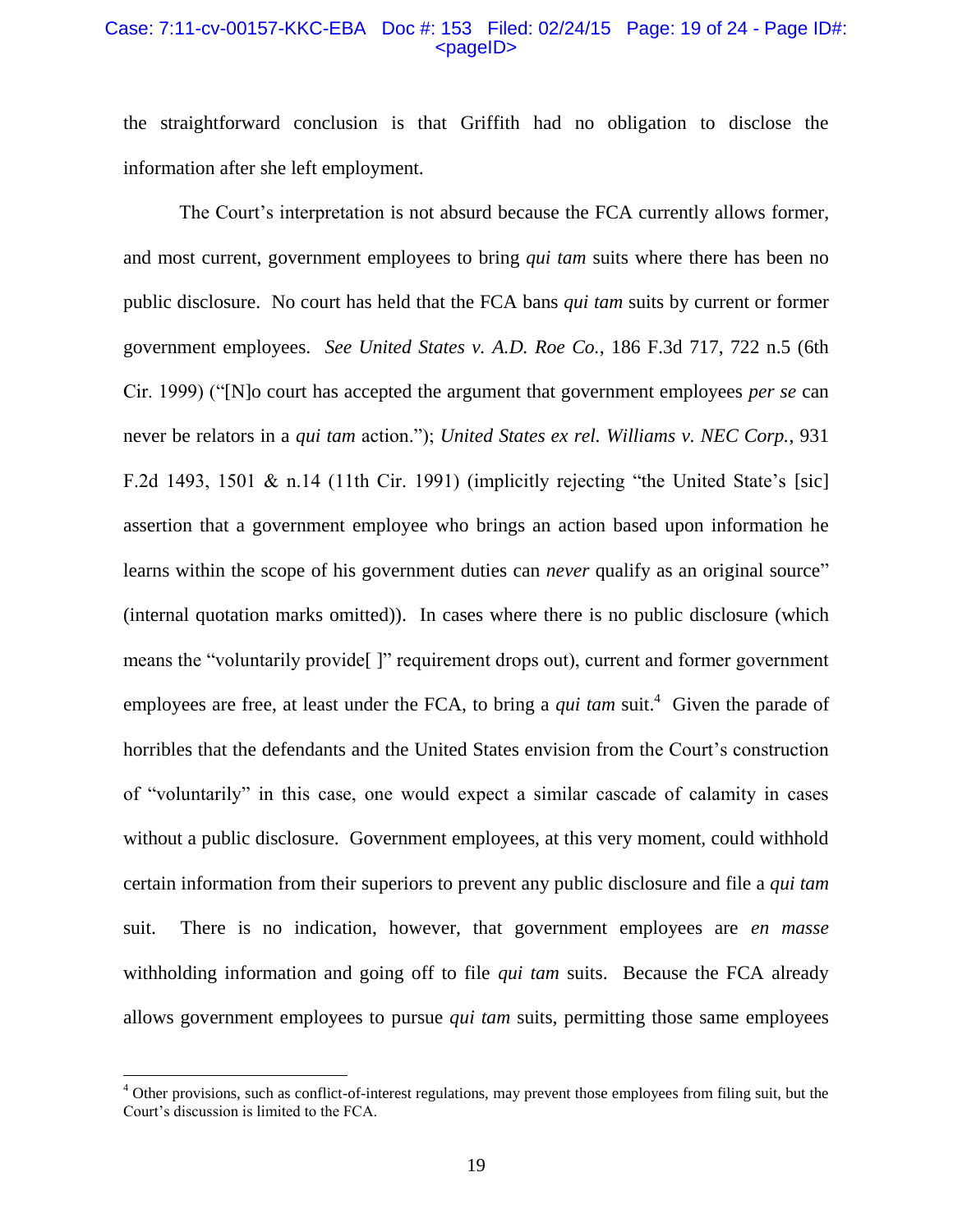#### Case: 7:11-cv-00157-KKC-EBA Doc #: 153 Filed: 02/24/15 Page: 20 of 24 - Page ID#: <pageID>

to file a *qui tam* suit if there is a public disclosure and they meet the original-source requirements is not inconsistent with the FCA.

The Court also declines to accept the defendants' view that individuals, like Griffith, would give up hard-earned and valued government jobs for a chance at winning the lawsuit lottery. *See* R. 131 at 36 ("If you get a federal job, you hang on to it. . . . There is no other job that I could have in my immediate area making what I made there."). Griffith did not leave her job to become a *qui tam* relator. According to her testimony, she was forced to resign because of the horrid treatment she received—all for reporting fraud in an effort to save the tax dollars of the American public. *See, e.g.*, R. 131 at 34. Instead of being met with receptive arms, she was allegedly pushed away and punished. According to Griffith, the inefficacy of and dilatory actions by her supervisors led her to repeatedly report the alleged fraud. Indeed, after her resignation she did not immediately file a *qui tam* suit, but continued to report the fraud to the SSA, the OIG, and eventually Congress. She persisted in her complaints because of the injustice to herself and to the system; not so that in eight or ten years she might reap a *qui tam* reward.

The plain language of the original-source exception requires that the relator "voluntarily provided the information to the Government." Griffith complied with that requirement through her post-employment disclosures, and may proceed with her FCA claims that relate to pre-March 23, 2010, conduct.

#### **C. Carver's disclosures to Congress were not voluntary.**

Carver contends that her disclosures to Congress were voluntary because they were not mandated by the HALLEX manual or any other regulation. *See* R. 142 at 30–31. But the Annual Personnel Reminders "required" employees "to assist the Inspector General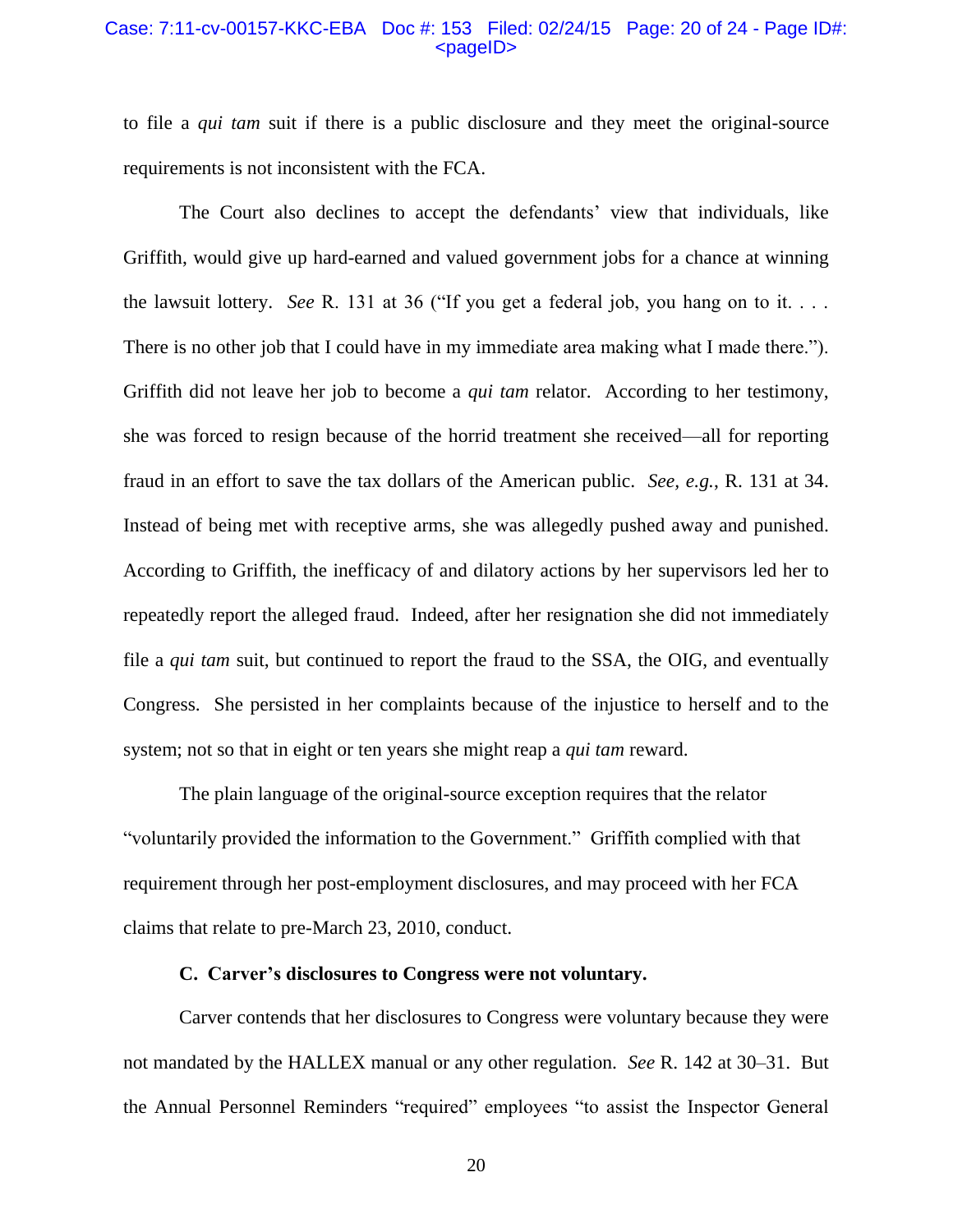#### Case: 7:11-cv-00157-KKC-EBA Doc #: 153 Filed: 02/24/15 Page: 21 of 24 - Page ID#: <pageID>

and *other investigative officials* in the performance of their duties or functions." Exhibit 2, Part 1.2 (emphasis added). Carver assisted and testified before the Permanent Subcommittee on Investigations in its inquiry into the alleged fraud by Daugherty and Conn. Carver testified at the evidentiary hearing in this case that she met with Senate investigators from the Committee and answered all their questions. R. 131 at 144.

Under the Annual Personnel Reminders, Carver was required to cooperate with that investigation. A reasonable understanding of "investigative officials" includes congressional investigators. The Subcommittee undertook an investigation into the fraud: its report discussed how the Committee's "two-year investigation" into Conn revealed misconduct. *See* U.S. Senate Committee on Homeland Security and Governmental Affairs, How Some Legal, Medical, and Judicial Professionals Abused Social Security Disability Programs for the Country's Most Vulnerable: A Case Study of the Conn Law Firm 1 (Oct. 7, 2013) ("The Committee initiated an investigation to evaluate how Judge Daugherty was able to process so many cases," *id.* at 4.). There is no reason to exclude congressional investigative officials from the scope of "investigative officials" in the Annual Personnel Reminders. Congress may just as well investigate fraud and wrongdoing as the various agencies of the executive branch. *See In re Grand Jury Proceedings*, 841 F.2d 1048, 1054 (11th Cir. 1988) (holding that a congressional committee, in impeachment proceedings, "falls within the definition of 'investigative officer' contained within 18 U.S.C.  $\S$  2517(1)"). Because Carver was required to cooperate with the congressional investigation, her disclosure was not voluntary.

21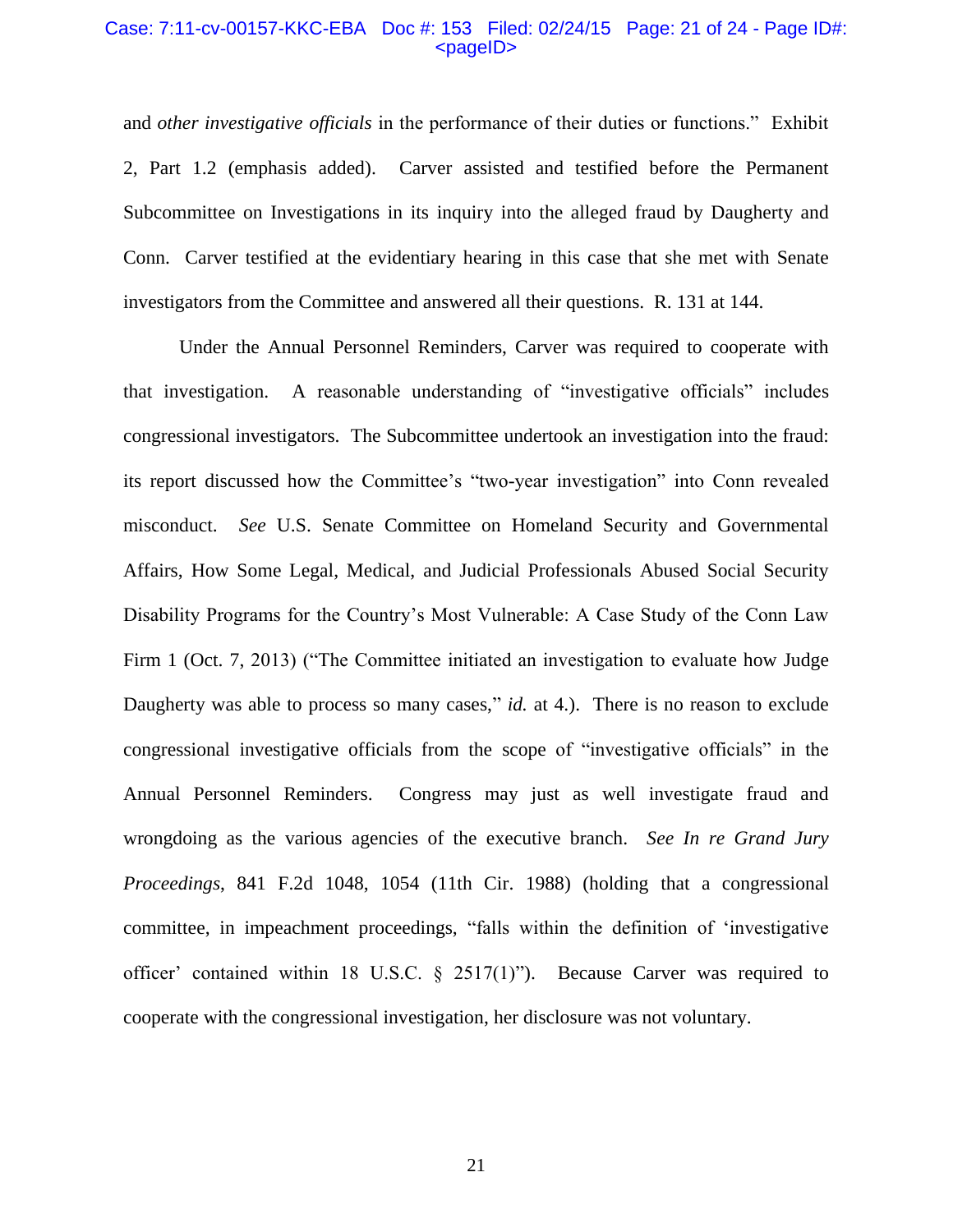#### Case: 7:11-cv-00157-KKC-EBA Doc #: 153 Filed: 02/24/15 Page: 22 of 24 - Page ID#: <pageID>

# **II. The post-PPACA public-disclosure bar is constitutional.**

Some of the relators' claims accrued after March 23, 2010. *See supra* note 1. As to those claims, the post-PPACA public-disclosure bar applies. That bar allows the United States to oppose any dismissal based on a public disclosure, and the United States has exercised that right in this case. *See* R. 93; 31 U.S.C. § 3730(e)(4)(A) (2010) ("The Court shall dismiss [a claim based on a public disclosure] . . . unless opposed by the Government.").

Defendant Adkins contends that the post-PPACA public-disclosure bar is unconstitutional and that the pre-PPACA bar should apply to all conduct. R. 136 at 9. Adkins, however, makes this argument only in passing. While the Court will not add substance to Adkins' position, *McPherson v. Kelsey*, 125 F.3d 989, 995–96 (6th Cir. 1997), it will address the one concrete claim he makes: that the bar is unconstitutional because it "permit[s] the executive branch to function as a judicial body to determine jurisdictional outcomes." R. 136 at 9. The flaw in his argument is that the post-PPACA public-disclosure bar is no longer jurisdictional.

Although the pre-PPACA public-disclosure bar is jurisdictional, *Rockwell*, 549 U.S. at 467–70, the PPACA amendments to the FCA removed the bar's jurisdictional characteristics. The section used to begin: "No court shall have jurisdiction over an action . . . ." 31 U.S.C. § 3730(e)(4)(A) (2006). It now provides that "[a] court shall dismiss an action or claim under this section, unless opposed by the Government, ...." 31 U.S.C. § 3730(e)(4)(A). The absence of the jurisdictional language proves fatal to any claim that the bar remains jurisdictional.

The Supreme Court has explained that "absent . . . a clear statement" that a rule is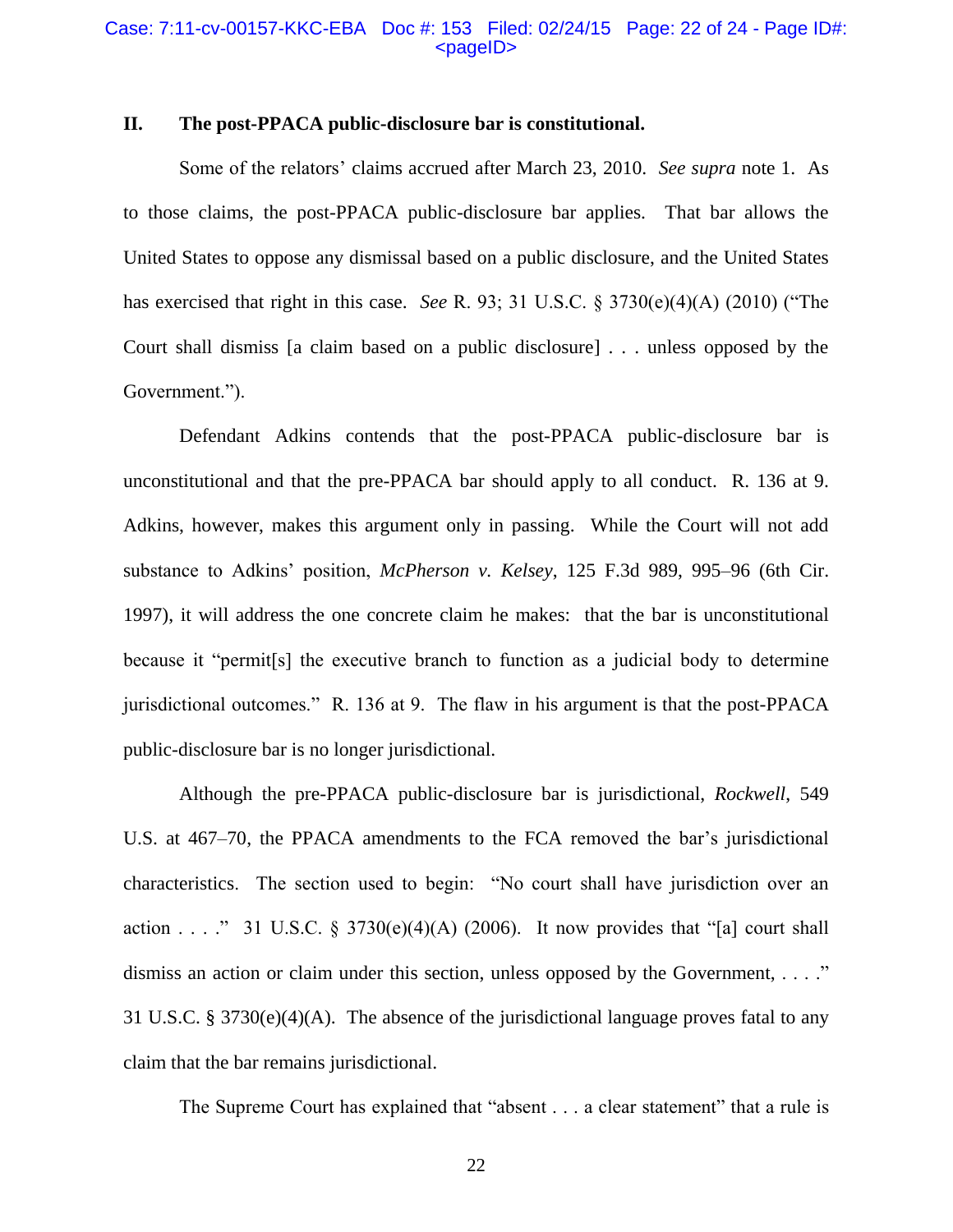#### Case: 7:11-cv-00157-KKC-EBA Doc #: 153 Filed: 02/24/15 Page: 23 of 24 - Page ID#: <pageID>

jurisdictional, "courts should treat the restriction as nonjurisdictional in character." *Sebelius v. Auburn Reg'l Med. Ctr.*, 133 S. Ct. 817, 824 (2013) (internal quotation marks omitted).Not only does the post-PPACA public-disclosure bar lack clear jurisdictional language, it actually *removed* the clear statement of jurisdiction. With the deletion of the jurisdictional language, "[i]t is apparent . . . that the public-disclosure bar is no longer jurisdictional." *United States ex rel. May v. Purdue Pharma L.P.*, 737 F.3d 908, 916 (4th Cir. 2013); *United States ex rel. Osheroff v. Humana, Inc.*, No. 13-15278, 2015 WL 223705, at \*4 (11th Cir. Jan. 16, 2015). Because the bar is no longer jurisdictional, the executive branch does not have control over the jurisdiction of the courts. As a result, the post-PPACA public-disclosure bar poses no separation-of-powers concerns.

#### **CONCLUSION**

Accordingly, it is **ORDERED** that:

- (1) The defendants' motions to dismiss for lack of subject-matter jurisdiction, R. 135, R. 136, R. 137, R. 138, R. 139, R. 140, R. 150, are **GRANTED IN PART** as to Carver's claims as they relate to conduct of the defendants occurring before March 23, 2010.
- (2) The defendants' motions to dismiss for lack of subject-matter jurisdiction, R. 135, R. 136, R. 137, R. 138, R. 139, R. 140, R. 150, are **DENIED IN PART** as to Griffith's claims.
- (3) Defendant Adkins' motion, R. 150, is also **GRANTED IN PART** as to claims related to false medical records under Count V and Count VI that accrued before March 23, 2010, as the Court held in its prior order, R. 145.
- (4) To the extent defendant Adkins' motion to dismiss raises non-jurisdictional